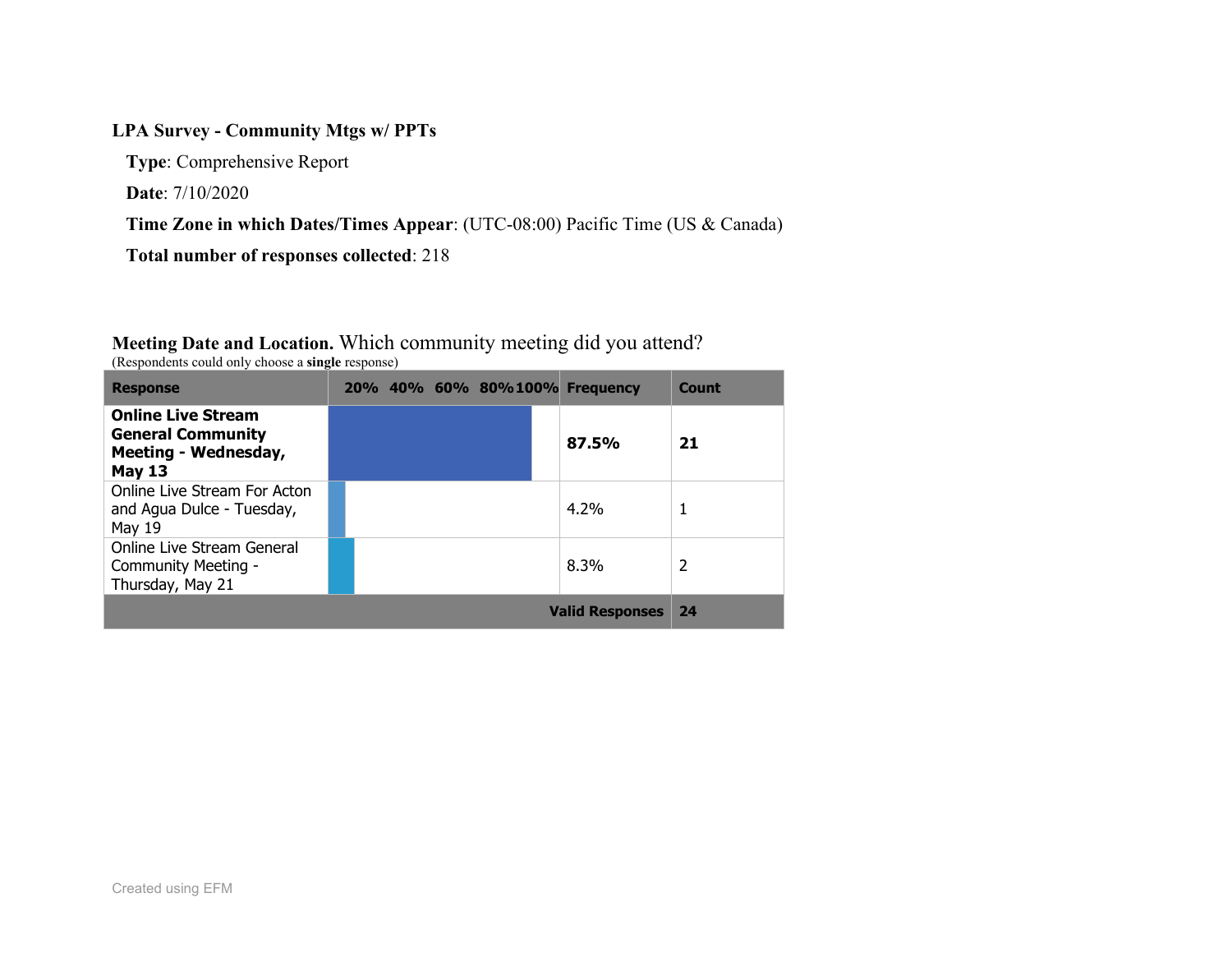## **Meeting Date and Location.** Which community meeting did you attend?

| <b>Response</b>                                                                                                        |  | 20% 40% 60% 80%100% Frequency |                        | <b>Count</b> |
|------------------------------------------------------------------------------------------------------------------------|--|-------------------------------|------------------------|--------------|
| <b>Online Live Stream General</b><br>Community Meeting -<br>Wednesday, May 13                                          |  |                               | 14.3%                  | 13           |
| Online Live Stream For Acton<br>and Agua Dulce - Tuesday,<br>May 19                                                    |  |                               | 15.4%                  | 14           |
| <b>Online Live Stream</b><br><b>General Community</b><br><b>Meeting - Thursday, May</b><br>21                          |  |                               | 49.5%                  | 45           |
| Online Live Stream For Santa<br>Paula, Fillmore, and<br>Unincorporated Areas -<br>Wednesday, May 27                    |  |                               | 20.9%                  | 19           |
| Online Live Stream For<br>Chatsworth - Thursday, June<br>18                                                            |  |                               | 0.0%                   | 0            |
| Online Live Stream For Santa<br>Clarita - Thursday, June 25                                                            |  |                               | 0.0%                   | $\Omega$     |
| Online Live Stream For<br>Cabazon - Wednesday, June<br>10                                                              |  |                               | $0.0\%$                | 0            |
| Online Live Stream For<br>Mammoth Lakes, Mono<br>County Unincorporated Areas,<br>and Inyo County - Tuesday,<br>June 16 |  |                               | 0.0%                   | 0            |
| Online Live Stream For<br>Tehachapi & Lake Isabella -<br>Wednesday, June 24                                            |  |                               | 0.0%                   | 0            |
|                                                                                                                        |  |                               | <b>Valid Responses</b> | 91           |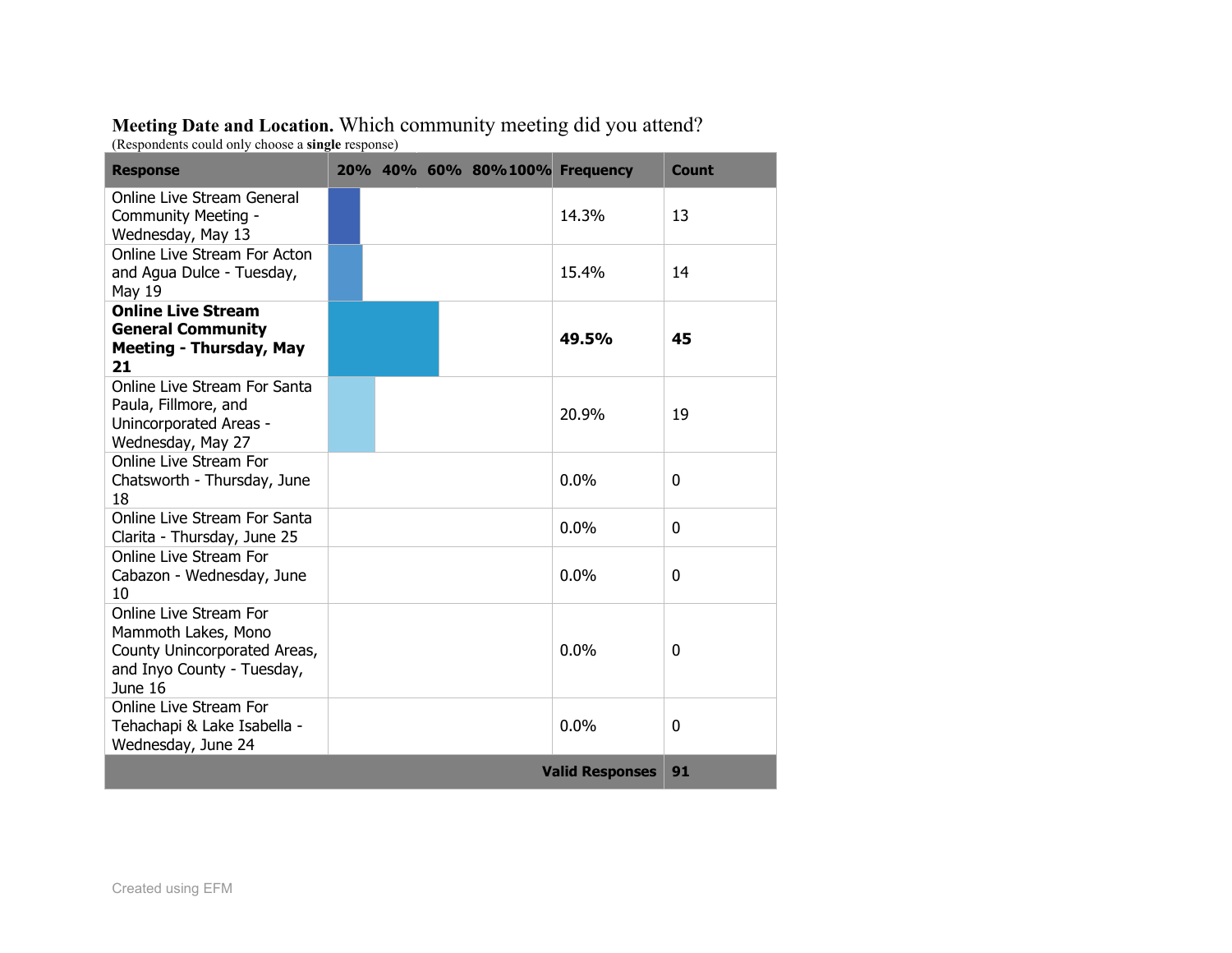## **Meeting Date and Location.** Which community meeting did you attend?

| <b>Response</b>                                                                                                                             |  | 20% 40% 60% 80%100% Frequency |         | <b>Count</b> |
|---------------------------------------------------------------------------------------------------------------------------------------------|--|-------------------------------|---------|--------------|
| Online Live Stream General<br>Community Meeting -<br>Wednesday, May 13                                                                      |  |                               | 0.0%    | 0            |
| Online Live Stream For Acton<br>and Agua Dulce - Tuesday,<br>May 19                                                                         |  |                               | $0.0\%$ | 0            |
| Online Live Stream General<br>Community Meeting -<br>Thursday, May 21                                                                       |  |                               | 0.0%    | 0            |
| Online Live Stream For Santa<br>Paula, Fillmore, and<br>Unincorporated Areas -<br>Wednesday, May 27                                         |  |                               | $0.0\%$ | 0            |
| Online Live Stream For<br>Cabazon - Wednesday, June<br>10                                                                                   |  |                               | 4.9%    | 5            |
| <b>Online Live Stream For</b><br><b>Mammoth Lakes, Mono</b><br><b>County Unincorporated</b><br>Areas, and Inyo County -<br>Tuesday, June 16 |  |                               | 38.8%   | 40           |
| Online Live Stream For<br>Chatsworth - Thursday, June<br>18                                                                                 |  |                               | 2.9%    | 3            |
| Online Live Stream For<br>Tehachapi & Lake Isabella -<br>Wednesday, June 24                                                                 |  |                               | 20.4%   | 21           |
| Online Live Stream For Santa<br>Clarita - Thursday, June 25                                                                                 |  |                               | 33.0%   | 34           |
| Online Live Stream For<br>Meeting 1                                                                                                         |  |                               | 0.0%    | 0            |
| Online Live Stream For<br>Meeting 2                                                                                                         |  |                               | 0.0%    | 0            |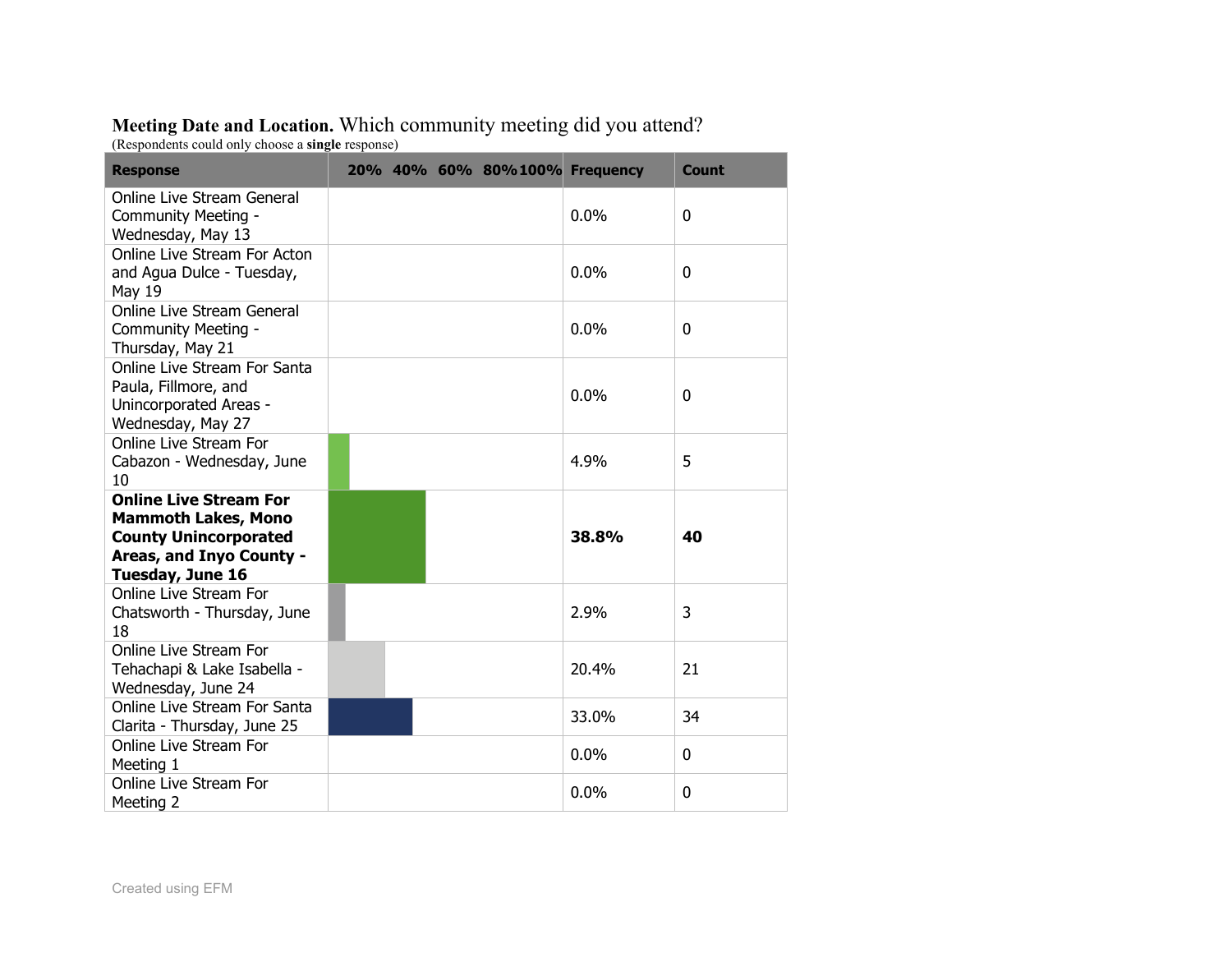| Online Live Stream For<br>Meeting 3 | $0.0\%$    | 0            |
|-------------------------------------|------------|--------------|
| Online Live Stream For<br>Meeting 4 | $0.0\%$    | $\mathbf{0}$ |
| Online Live Stream For<br>Meeting 5 | $0.0\%$    | 0            |
| Online Live Stream For<br>Meeting 6 | $0.0\%$    | 0            |
| Online Live Stream For<br>Meeting 7 | $0.0\%$    | 0            |
| Online Live Stream For<br>Meeting 8 | $0.0\%$    | 0            |
|                                     | <b>103</b> |              |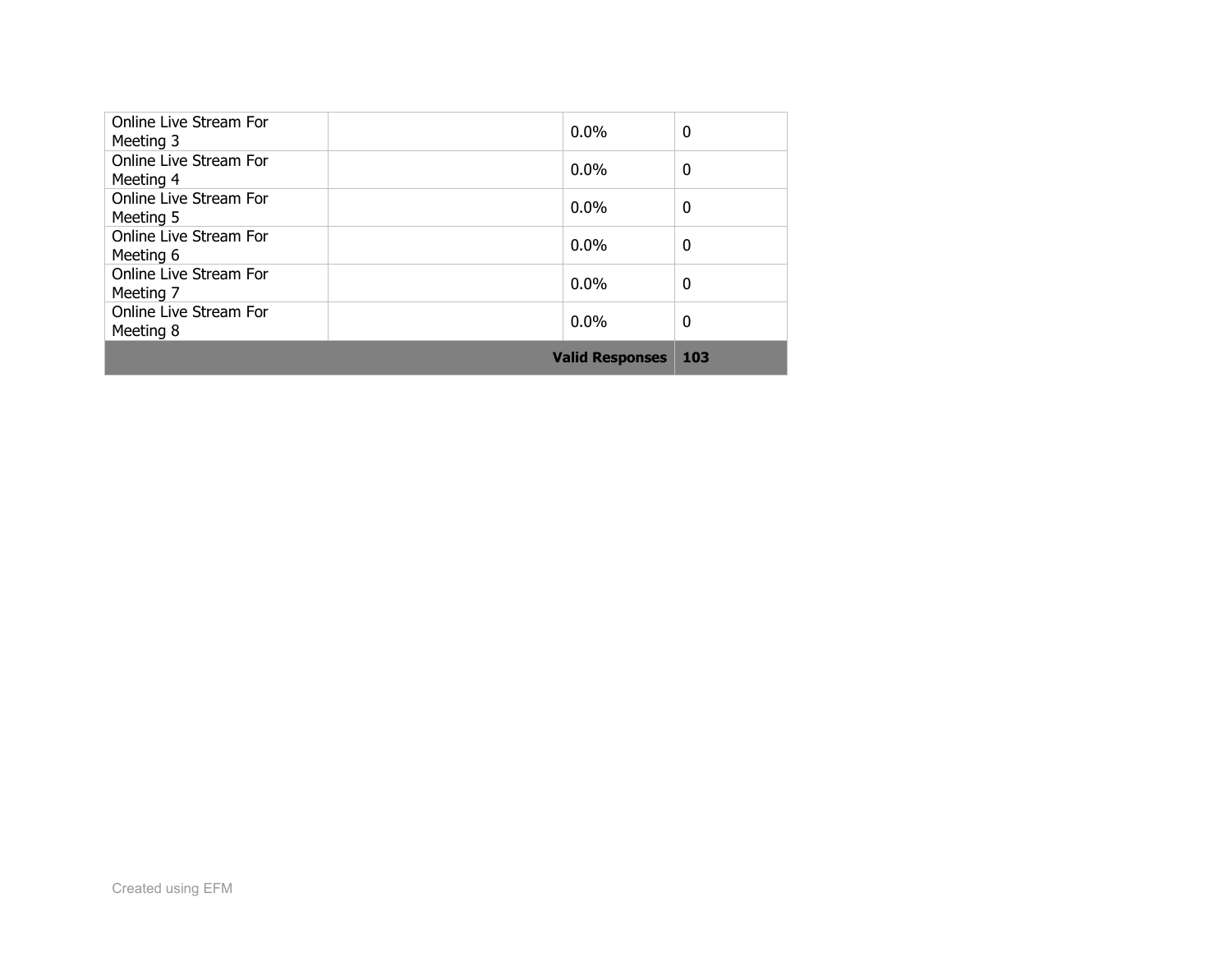| <b>OSAT</b> w/ PPT. Using the scale below, how would you rate the presentation overall? |  |
|-----------------------------------------------------------------------------------------|--|
| (Respondents could only choose a <b>single</b> response)                                |  |

| <b>Response</b> |                            | 20% 40% 60% 80%100% Frequency |       | <b>Count</b> |
|-----------------|----------------------------|-------------------------------|-------|--------------|
| $1 -$ Poor      |                            |                               | 4.7%  | 10           |
| $\overline{2}$  |                            |                               | 5.7%  | 12           |
| 3               |                            |                               | 14.7% | 31           |
| 4               |                            |                               | 40.3% | 85           |
| 5 - Excellent   |                            |                               | 34.6% | 73           |
|                 | <b>Valid Responses</b> 211 |                               |       |              |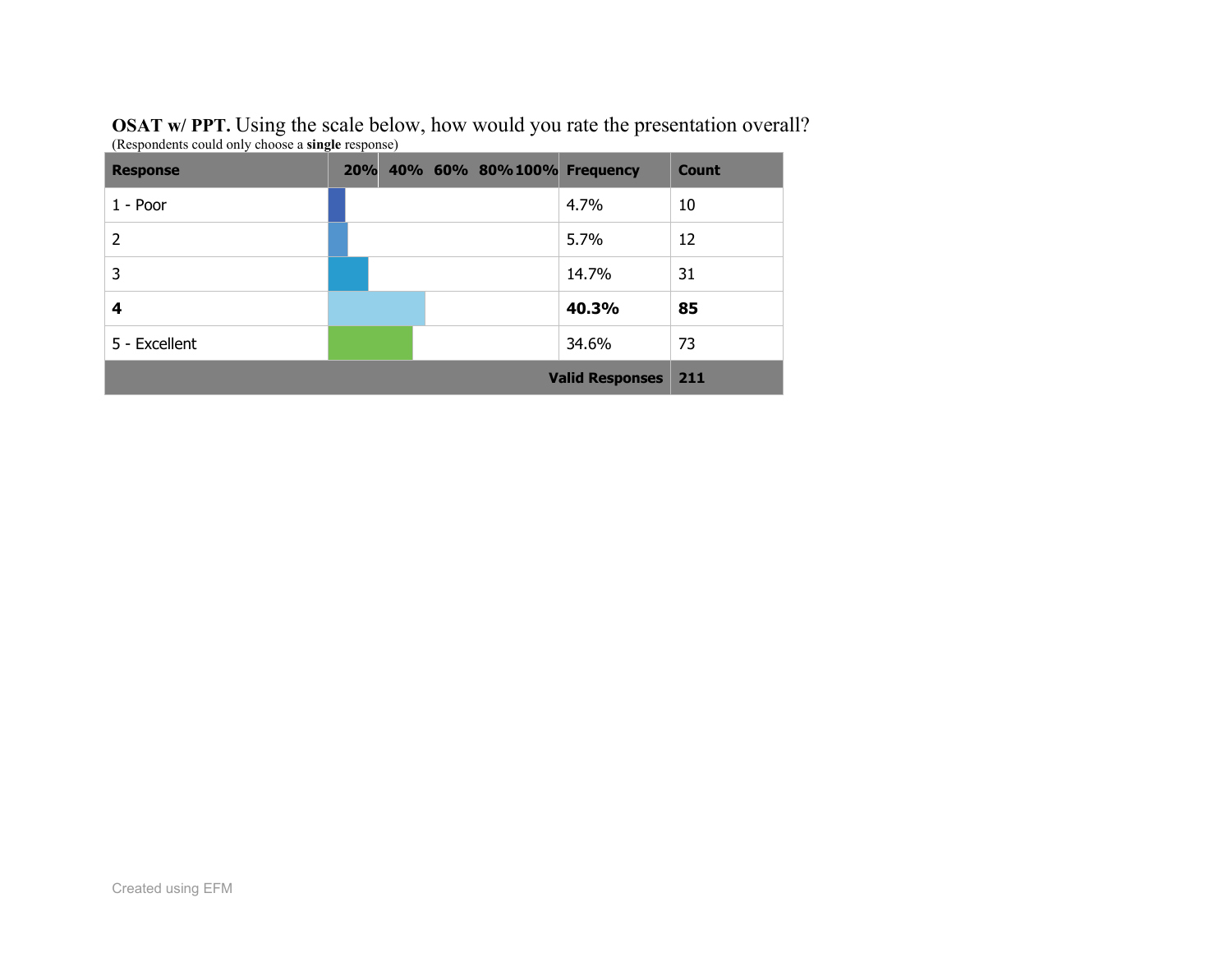### **OSAT OE.** Why did you rate the presentation with a "%[OSAT w/PPT]Q20LBL%"?

#### **Response**

It didn't address questions that were presented and that was very few questions. It should've been rapidly able to give specific phone numbers to dial and if alerts are sent by phone then there should be automatic texts notifying people of links where they needed to sign up if they did need to sign up for their for these alerts of fires. I have an area of power lines going through two big trees that are in Fairly high winds in late afternoon and I'm at 8 Do

Mostly a SCE PR campaign. More info was needed on working with local jurisdictions.

I wish it were interactive on ZOOM. Acton is in Tier 3 fire hazard area very affected by PSPS (well water pumps, etc) so I feel we needed interactive session for specific questions

Panel should have done more interaction with the questions that were being asked. Reading from a PowerPoint coming to me, it was not that effective. There were many questions that came up and I believe a question answer session after a half-hour presentation would have been better time spent. It did outline the different programs well. Presentation was clear, slides and audio were also clear. However, the purpose of this for some of us was to have a dialogue that would result in a benefits to residents. Benefits include: subsidies and shared partnership with community and residents to underground wires, \$80,000+ to underground 150 ft of wire on a road with no traffic, no other pipes or services is beyond scandalous; substantial subsidy for backup battery, rooftop solar and ham radios; covered conductors to limit cutting of trees, which is unconscionable. I know there is no science to back cutting trees at any distance from the wires. I have spoken to the CPUC. This is an out of your back pocket decision. Your destruction of trees and shrubs is an assault on the health of the planet,

destroying habitat, increasing heat gain in houses and in the community at large and reducing soil moisture levels.

In addition, what is the purpose of creating this window which extends past the edge of the computer screen?

My first one, audio not that great, but it got the message through, but also I only got to see 50% because of a interuption.

General PR took too long and real questions were "answered" but my experience does not match the answers given.

Masks and distancing— not happening when recent crew came to my property.

Cutting trees—just a little but if a tree is not already on the list, difficult to get limbs trimmed away from wires.

Underground project was supposed to happen in my community but no one can answer to what happened to that

Again, glossing over in a few seconds at the end.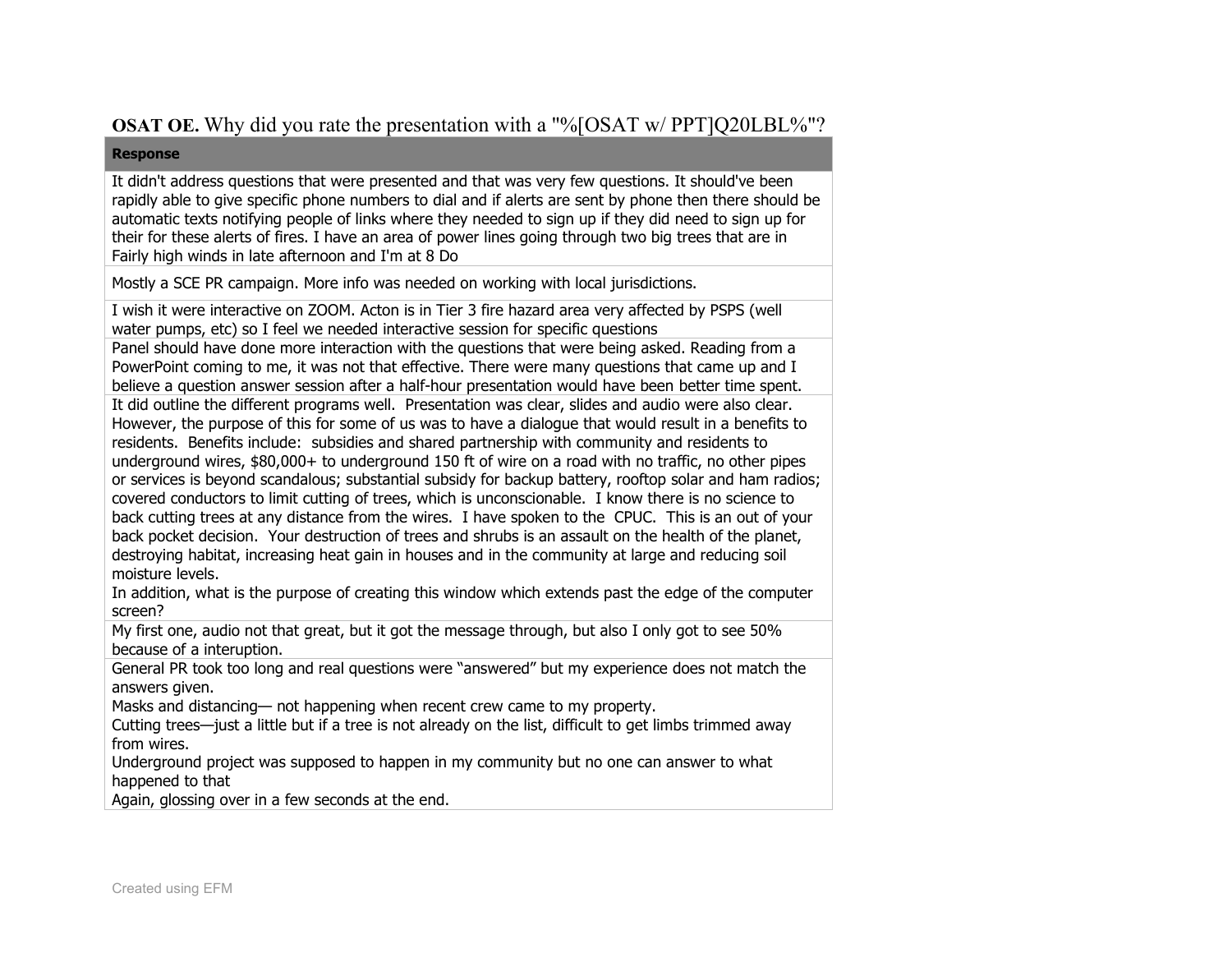I was unable to view it. I kept getting the Register site and had already registered.

2 of the speakers were very mono tone and boring.

I'm so sorry. I missed the presentation. Will it be available some other way?

Didn't give me any useful info. Was promo for sce and what they've done to mitigate some risks.

Production value was good, but the majority of the message was how SCE is trying to improve problems. I already expect SCE to have done this already. Much was said about how SCE is trying to avoid a PSPS, but the real reason for the Webinar is we have gone beyond avoiding a PSPS. They are here. I need to know how to plan for the future. Those at risk socially, medically, or economically was a very important topic to cover. Sadly, those at risk may not have the resources to know about these Webinars.

I had to answer something to continue the survey. I missed the actual presentation.

The resident likes to have a rebate for food damage to the refrigerator during the out of power period.

Rehash with little new info.

The presenters appeared stiff and read their pieces. Sounded unprofessional. The slides contained too much information and the bullet points weren't highlighted as the presenters addressed them. Most of the information had been passed to the community in the past. It was good that you were presenting an update but much of that value was buried in material that was already familiar.

I could not hear or see the presentation I could only see the chat questions and none of questions were answered

The sound was muffled. The only person who spoke clearly was Rondi. Erik and Mike were eating their words. Difficult to understand.

I was never sent a confirmation email. when I registered a second time it say I was already registered.

It was slow; our county has already talked about covid

It tooted the horn of SCE perfectly, however avoided all the questions on the removal and trimming of trees on our property. There were so many questions on that subject and not one was addressed.

The presenters did a poor job of addressing concerns expressed by June Lake property owners who clearly feel they have been kept in the dark about tree removals on and around their properties. The lead presenter repeatedly referred residents to a website rather than address the concerns that were articulated in submitted questions head on. As a Retired City Manager in Ventura County, I was appalled at the lack of information provided to folks participating on the call, or just the patronizing brush off of communicating plans. In all my years dealing with SCE community reps, this interaction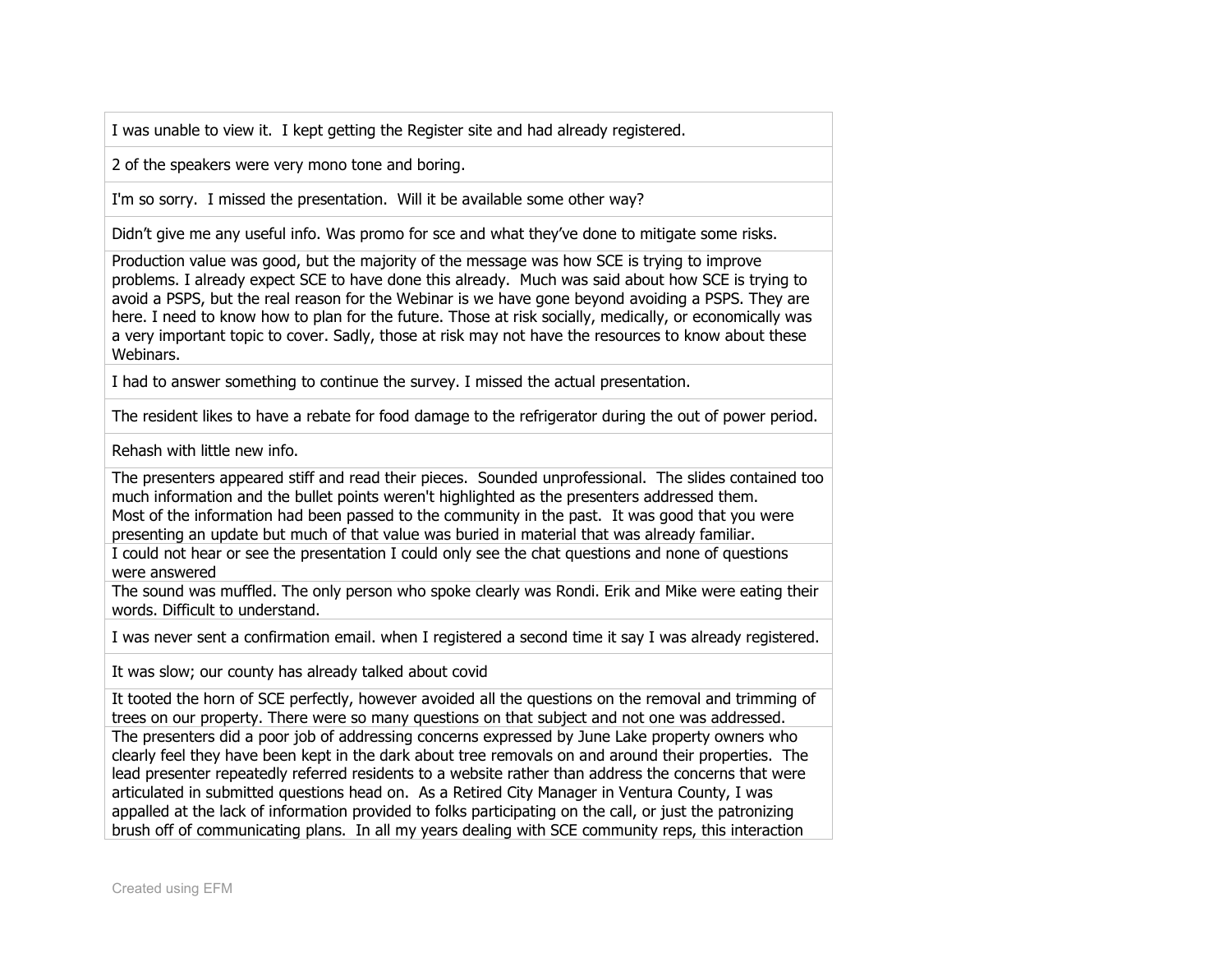left me questioning SCE's motives. Repeatedly we were told property owners had been notified, and repeatedly residents disputed that ANYONE from SCE had contacted them by any means. The presenter even had the nerve to suggest that a June Lake resident take the lead in communicating with her neighbors rather that the SCE staff.

...really? You folks need to seriously get your act together. June Lake is like a mini Yosemite and you are just ignoring the visual and environmental concerns being expressed. If you wish to discuss this, I can be reached at cyndehaad1@gmail.com or 760-473-2732.

What I saw of it was reasonably presented

The highest rated questions were not addressed. You seem to be avoiding the tough questions.

Much of the information had not changed.

The presenters did not have "middle school teacher" enthusiasm. The tree guy was excellent. Need to tailor the presentation directly to the target area. Way too much general stuff. A presenter with local knowledge should have been at each session.

I felt like most of the information had been presented before... nothing really new

Virtual format, no choice due to Covid, made it impossible to ask for material, especially links, to be repeated.

Did not answer any of my questions

The presentation was much too commercialized about SCE and all of the corporate programs. The presenters spent way too much time hawking the corporate policy line and not addressing the audience concerns and questions. Additionally, the slides and details (especially on maps) were too small to see; too many aconyms and very little explanation about the jargon. For a consumer layman, the presentation was not geared for the audience ! Awful. A waste of time.

The presentation allowed questions. Most in attendance attended in order to have questions answered about current "clear cutting" of trees in their neighborhood. Their questions were not answered, even though some of the questions were pleading the presenters to do so. I understand the meeting presentation material was most likely prepared before we were encouraged to use this forum for getting answers, but the presenters inability to adjust to the needs of the attendees was dismal. I took screenshots of the questions and later tallied them. The presenters claimed to answer the most requested answers but that was blatantly not true.

Information presented was droning and otherwise available. Many pertinent questions were disregarded. Any inquiries were directed to the website where people said they still hadn't had responses. So to me it wasn't helpful.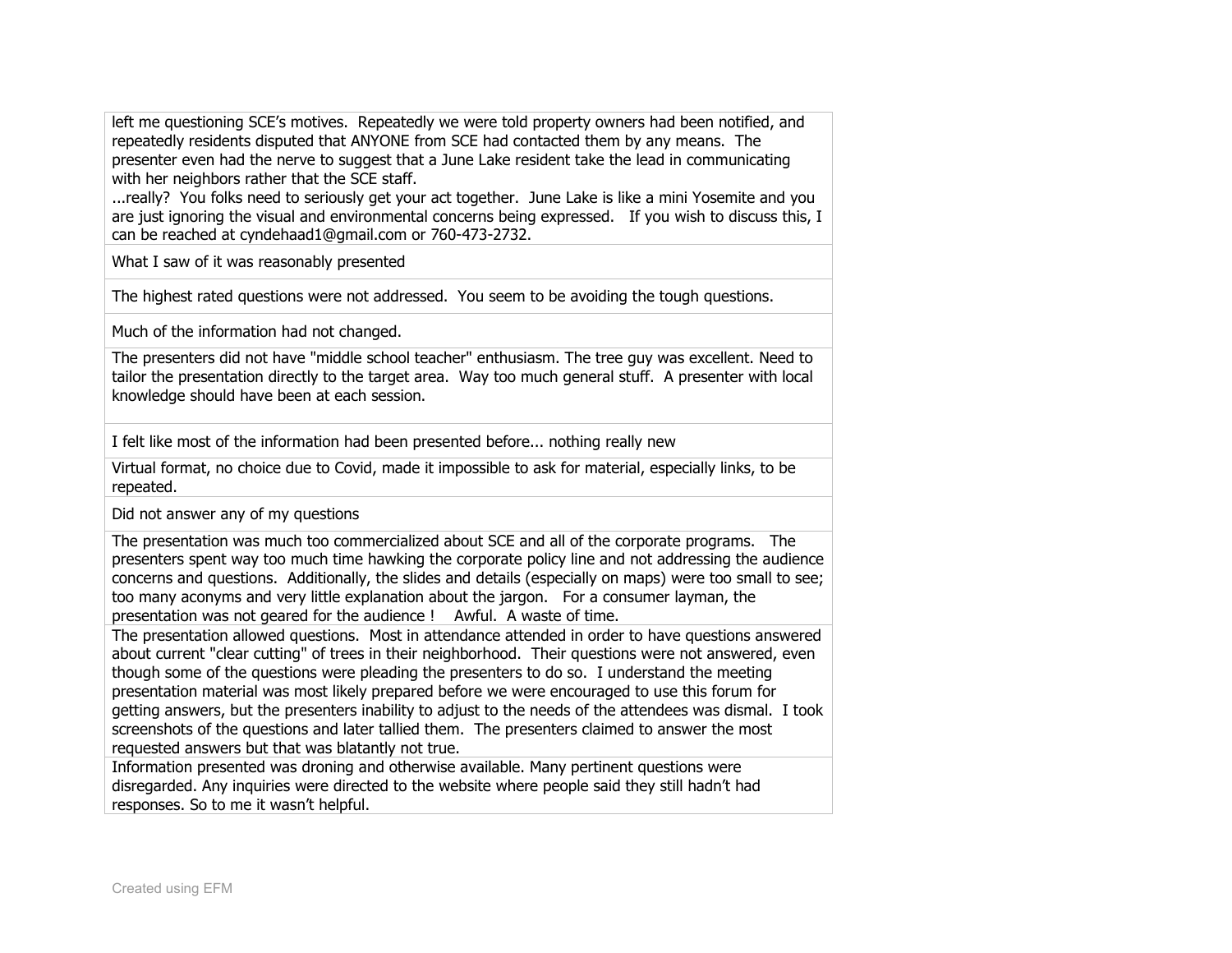Didn't address all my concerns and had us even more so in the Chatsworth area for shutdown when we live in Simi Valley.

Input

The presentation was very informative until the live stream cut out half way through.

Lots of good information, but your captioning is terrible. I'm sure it's auto generated, but first I had difficulty just keeping the captioning in progress. After rejoining the meeting, it was much better, but when there are so many auto generated errors, it is difficult to follow the conversation. I'm pretty positive none of the presenters is named "Maine" and no one meant to say the power lines are Sexualized. It's kind of an insult to the hearing impaired community.

It was pretty mundane, and (at least) my visuals were almost impossible to read.

It was extremely dry and I had already gleaned all the information presented.

A few solid reasons: First, way to many entry slides on what SCE is doing, your view , we know most of this already--boring! To be fair a few points of concern addressed, (helicopter use as example), good input

good imput with , a few other helpful points. But the live stream commentator mentioned one of my five very pertinent questions to the other, (only two voices, so yeah--), and all he did was explain the already explained policy of water well

reimbursement, and that was clearly not MY question, still--still your commentator let him off on his rhetorical answer. My question--again--was clear, still--, I will ask one last time here. Why should homeowners

who have invested much in a backup generator/transfer switch setup, for stand by power, not be afforded the same, (or more?) reimbursement as those with wells. This simply was not answered!!??

Seemed to be lecturing.

It presented lots of information that was new to me, but I didn't always understand the answers.

I did not hear anything new. But thank you for doing it.

Waaaaaay too much time spent talking about standard fire preparedness. I will go to the Fire Dept or Cal Fire if I want to hear that. I want to hear 2 things out of SCE.

1. What you are doing to harden specifically, when will it be completed by.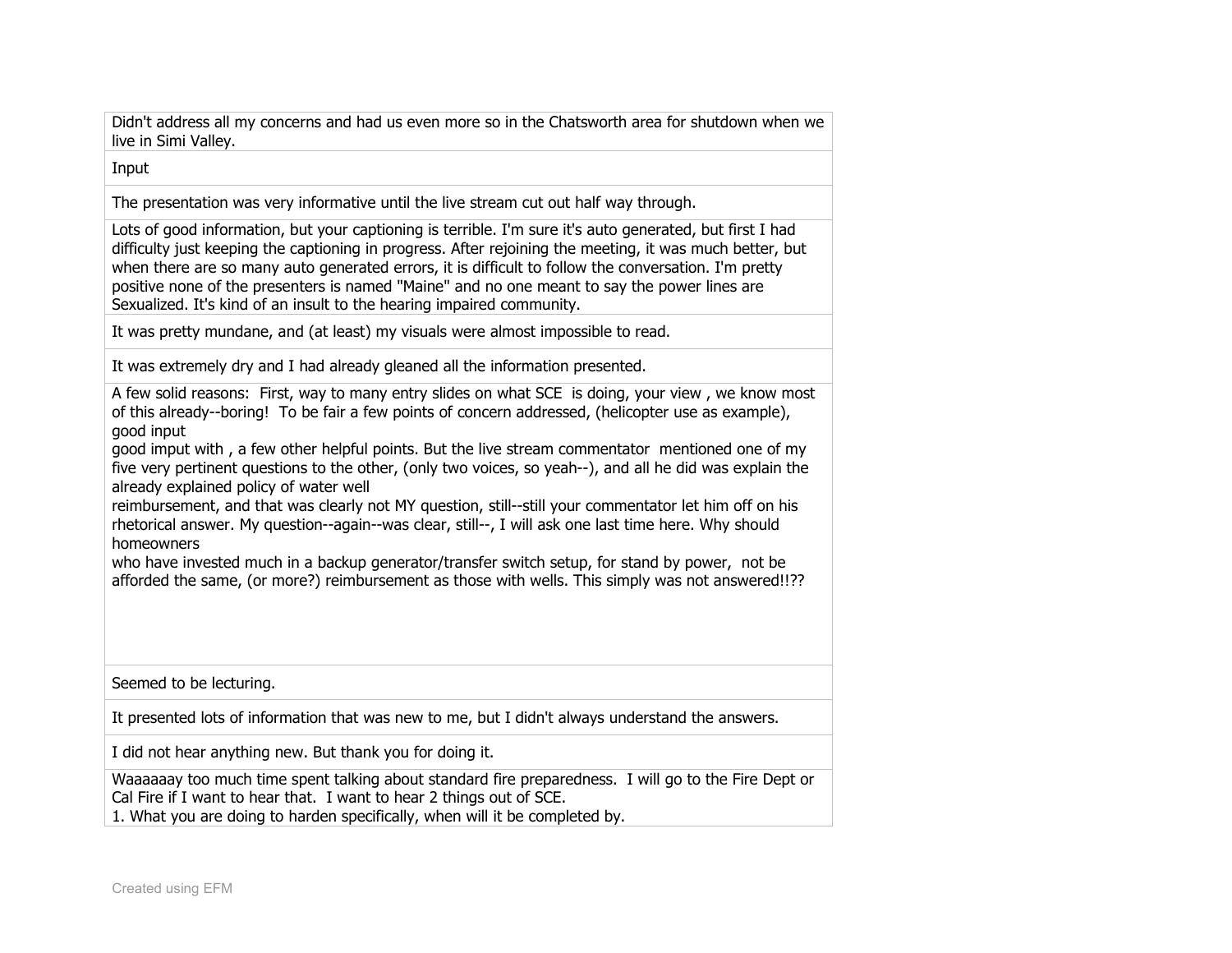2. What are you going to do to stop PSPS, what specific time frames for turning back on (not just... will turn on when it is safe, which is license to leave it off for days again). Needs to be a max time limit, and you make it happen that it is safe enough by then.

It was not appealing and didn't hold our attention. It was a bunch of slides that were being read.

Screen images were not clear. I have a high def 23" monitor and could not read most of the images projected. Not being able to read the documents seriously detracted from what was otherwise a good presentation.

Was informative but a little long and dull. Would have liked more examples of the topics that were on the slides. Q & A was good though.

SCE needs to schedule another meeting addressing backup batteries and generators for homes. When incentive offers are promised and then the SCE makes the customer pick a TOU to compensate for the incentive. That is not fair!

| <b>Valid Responses</b> | 47 |
|------------------------|----|
| <b>Total Responses</b> | 47 |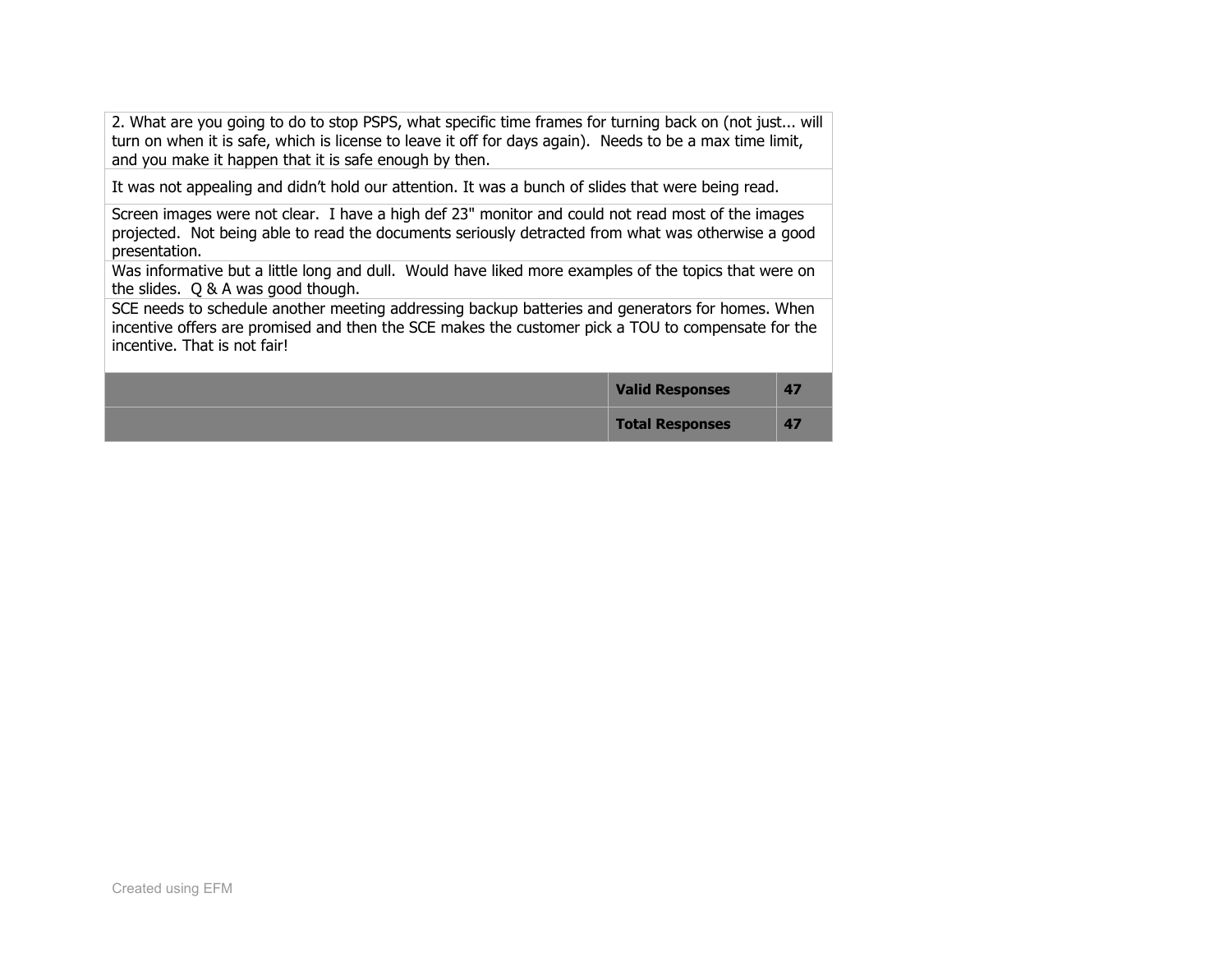**Better Informed after PPT.** After seeing the presentation, do you feel better informed about what SCE is doing to reduce the risk of wildfires?

| <b>Response</b>            |  |  |  |  |  |  | 20% 40% 60% 80%100% Frequency | <b>Count</b> |
|----------------------------|--|--|--|--|--|--|-------------------------------|--------------|
| Yes                        |  |  |  |  |  |  | 76.8%                         | 159          |
| No                         |  |  |  |  |  |  | 7.7%                          | 16           |
| Not sure                   |  |  |  |  |  |  | 15.5%                         | 32           |
| <b>Not Answered</b>        |  |  |  |  |  |  |                               |              |
| <b>Valid Responses</b> 207 |  |  |  |  |  |  |                               |              |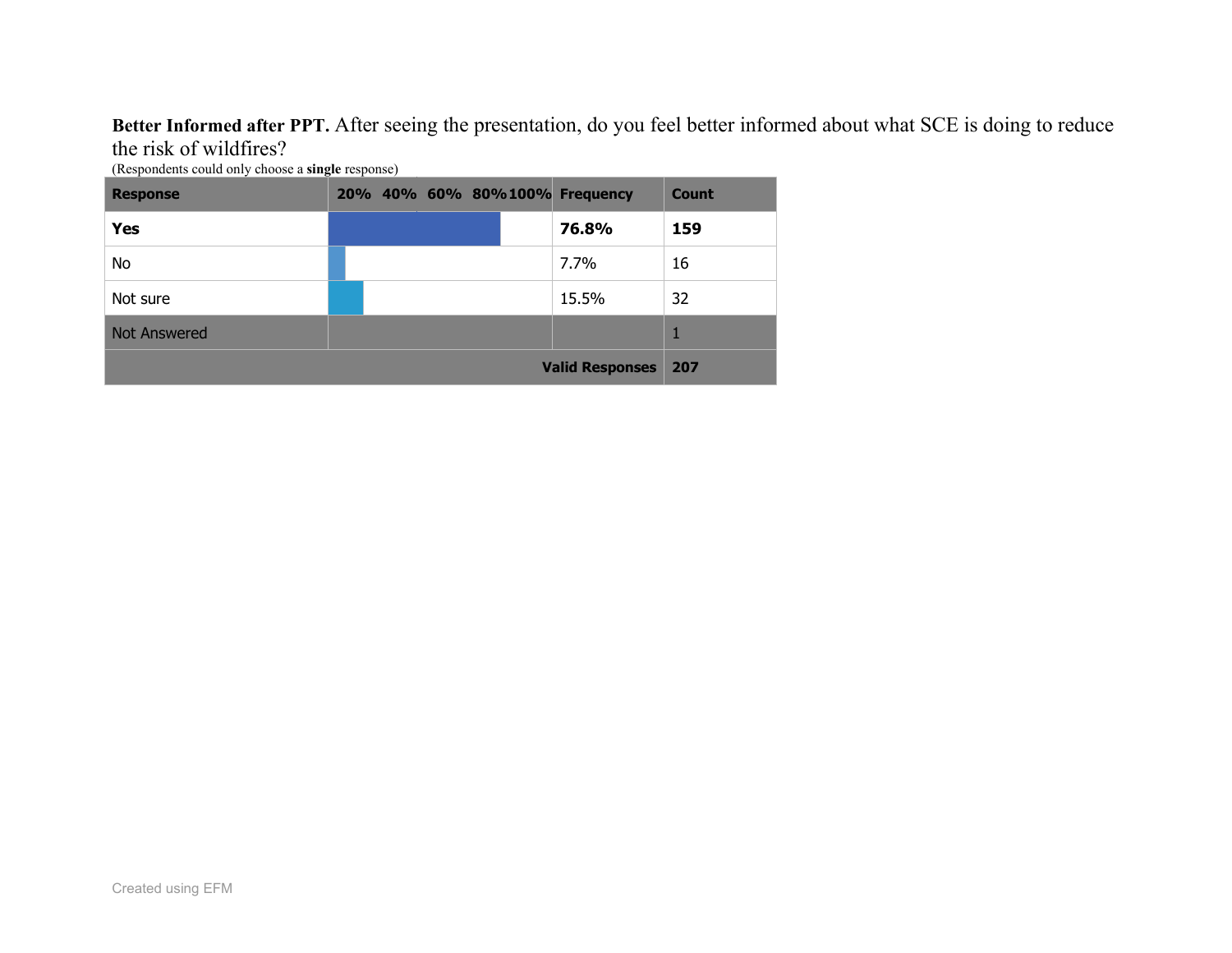## **Better Prepared for PSPS Event.** After seeing the presentation, do you feel better prepared for a Public Safety Power Shutoff (PSPS) event?

| <b>Response</b>     |     | 20% 40% 60% 80%100% Frequency |       | <b>Count</b>   |
|---------------------|-----|-------------------------------|-------|----------------|
| Yes                 |     |                               | 53.4% | 109            |
| No                  |     |                               | 21.6% | 44             |
| Not sure            |     |                               | 25.0% | 51             |
| <b>Not Answered</b> |     |                               |       | $\overline{4}$ |
|                     | 204 |                               |       |                |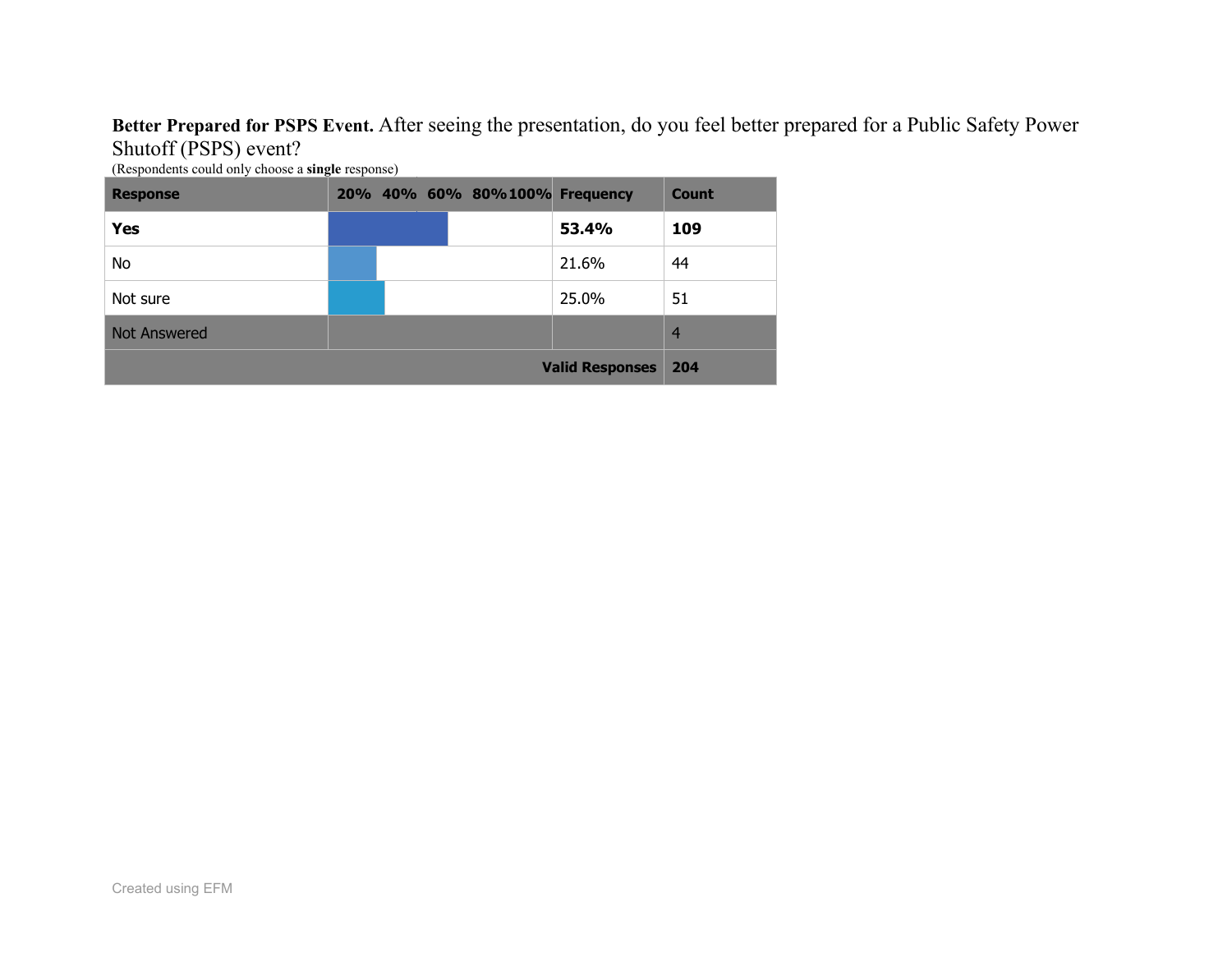## **PPT Length.** How do you feel about the length of the presentation?

| <b>Response</b>     |  |  | 20% 40% 60% 80%100% Frequency | <b>Count</b> |
|---------------------|--|--|-------------------------------|--------------|
| Too short           |  |  | 6.8%                          | 14           |
| Just right          |  |  | 72.9%                         | 151          |
| Too long            |  |  | 20.3%                         | 42           |
| <b>Not Answered</b> |  |  |                               | 1            |
|                     |  |  | <b>Valid Responses</b>        | 207          |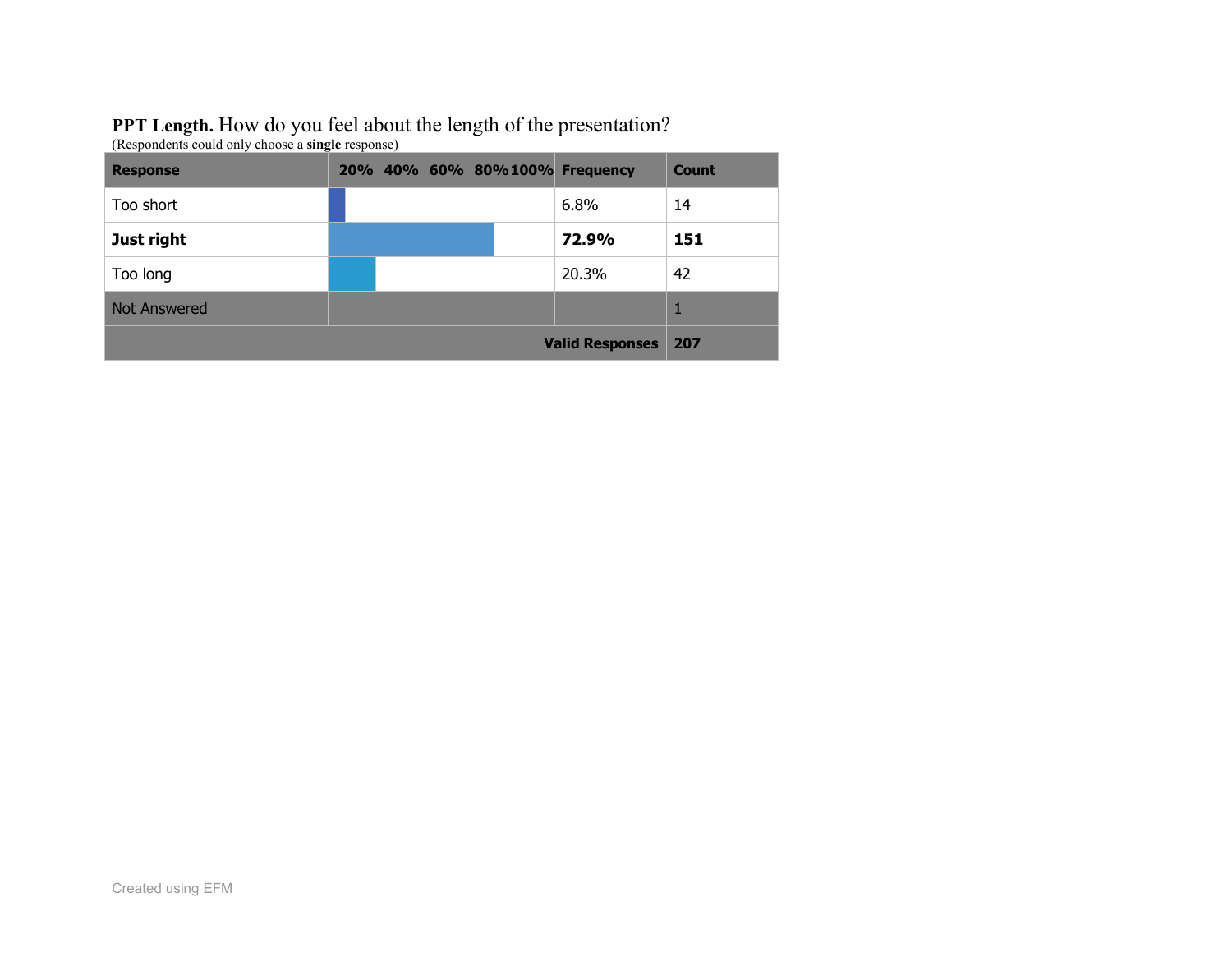**PPT Time Preferrence.** When do you prefer to attend community meetings / events? (Respondents could only choose a **single** response)

| <b>Response</b>               |  | 20% 40% 60% 80%100% Frequency |                        | Count          |
|-------------------------------|--|-------------------------------|------------------------|----------------|
| Mornings (8 a.m. - 11 a.m.)   |  |                               | $9.4\%$                | 19             |
| Afternoons (12 p.m. - 4 p.m.) |  |                               | 19.2%                  | 39             |
| Evenings (5 p.m. - 8 p.m.)    |  |                               | 71.4%                  | 145            |
| Not Answered                  |  |                               |                        | $\overline{a}$ |
|                               |  |                               | <b>Valid Responses</b> | 203            |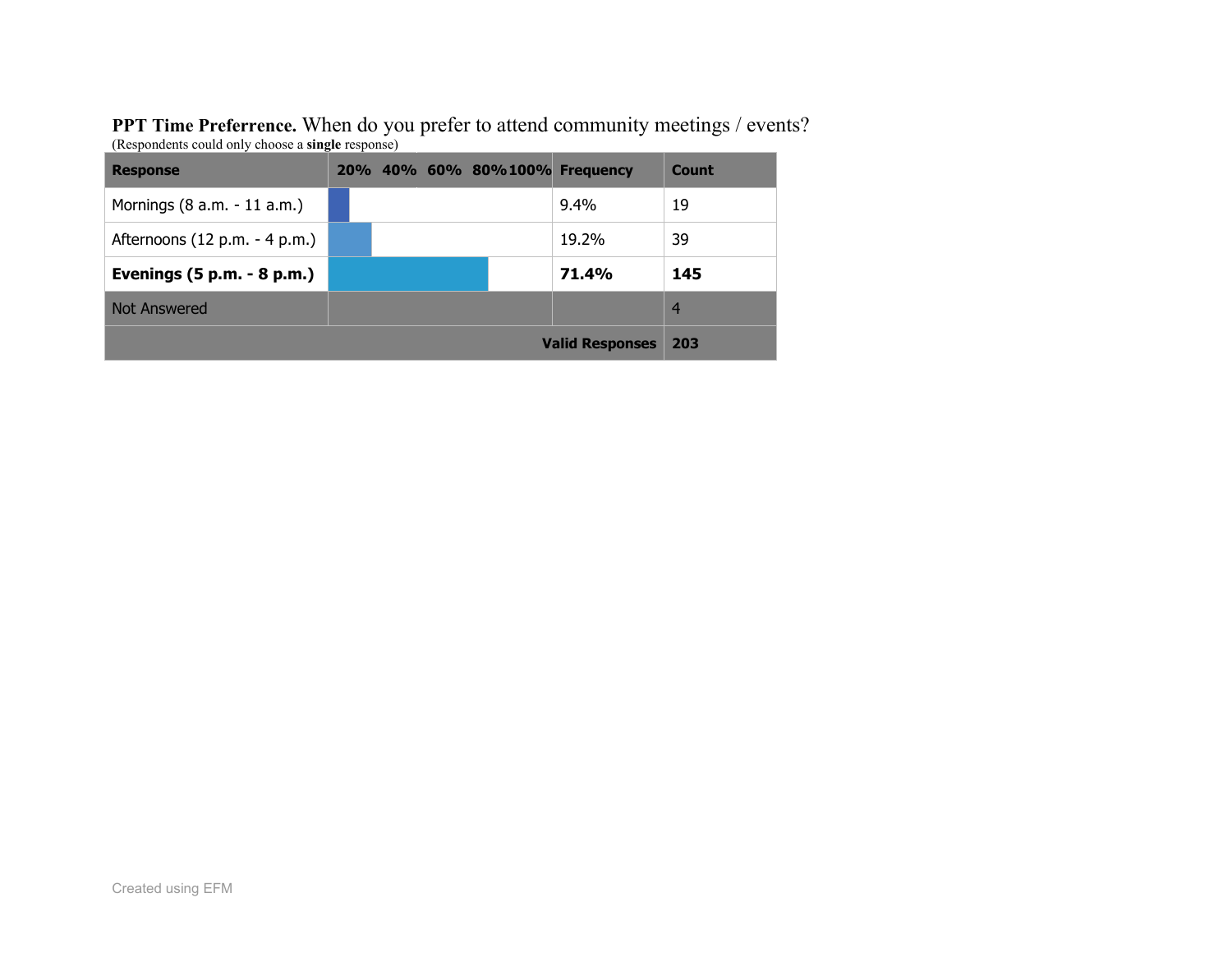**Other Desired Topics.** What other information or topics (if any) would you like to be included in future presentations? Select all that apply.

(Respondents were allowed to choose **multiple** responses)

| <b>Response</b>                                                           |  | 20% 40% 60% 80%100% Frequency |                        | <b>Count</b> |
|---------------------------------------------------------------------------|--|-------------------------------|------------------------|--------------|
| Solar                                                                     |  |                               | 40.8%                  | 82           |
| <b>Battery Storage</b>                                                    |  |                               | 41.3%                  | 83           |
| SCE Bill Assistance customer<br>programs (CARE/FERA,<br>Medical Baseline) |  |                               | 14.9%                  | 30           |
| <b>SCE Rebates, Incentives &amp;</b><br><b>Saving Tips</b>                |  |                               | 51.2%                  | 103          |
| <b>Electric Transportation</b>                                            |  |                               | 13.4%                  | 27           |
| <b>Building Electrification</b>                                           |  |                               | 6.5%                   | 13           |
| <b>Energy Efficiency</b>                                                  |  |                               | 34.3%                  | 69           |
| Rate Options                                                              |  |                               | 19.4%                  | 39           |
| <b>Vegetation Management</b>                                              |  |                               | 37.8%                  | 76           |
| Other (please specify)                                                    |  |                               | 14.9%                  | 30           |
| No other topics                                                           |  |                               | 13.4%                  | 27           |
|                                                                           |  |                               | <b>Valid Responses</b> | 201          |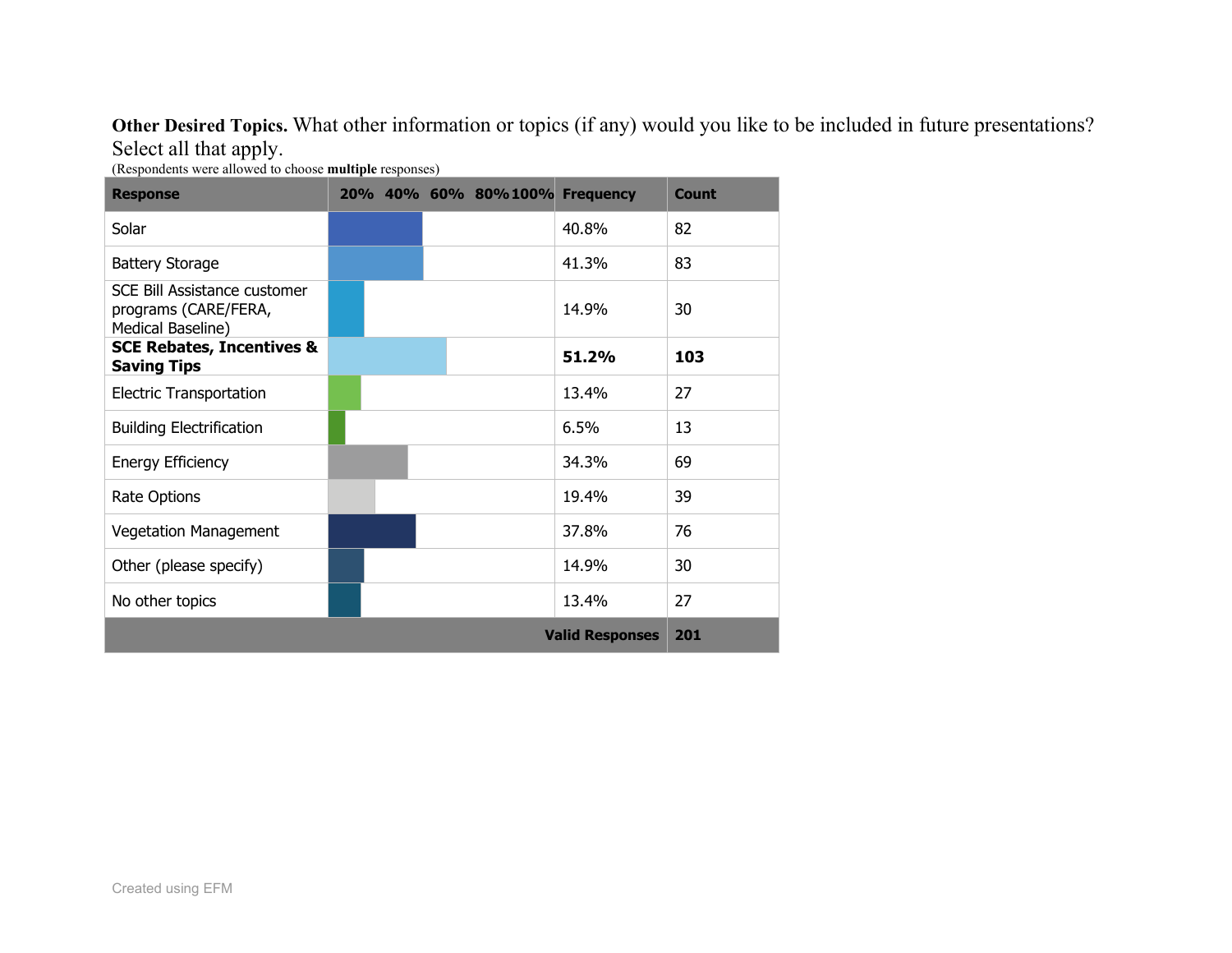### **Impacted by PSPS Event.** Have you been impacted by a PSPS event?

| <b>Response</b>                                                                                          |  | 20% 40% 60% 80%100% Frequency |                        | Count |
|----------------------------------------------------------------------------------------------------------|--|-------------------------------|------------------------|-------|
| Yes, I received notification(s)<br>that my power could be shut<br>off BUT it was never shut off          |  |                               | 14.0%                  | 29    |
| Yes, I received<br>notification(s) that my<br>power could be shut off<br>AND it was shut off             |  |                               | 49.3%                  | 102   |
| Yes, I never received<br>notification(s) that my power<br>could be shut off BUT it was<br>shut off       |  |                               | 8.7%                   | 18    |
| No, I never received<br>notification(s) that my power<br>could be shut off, NOR my<br>power was shut off |  |                               | 13.5%                  | 28    |
| Not sure if I have been<br>impacted by a PSPS event                                                      |  |                               | 14.5%                  | 30    |
|                                                                                                          |  |                               | <b>Valid Responses</b> | 207   |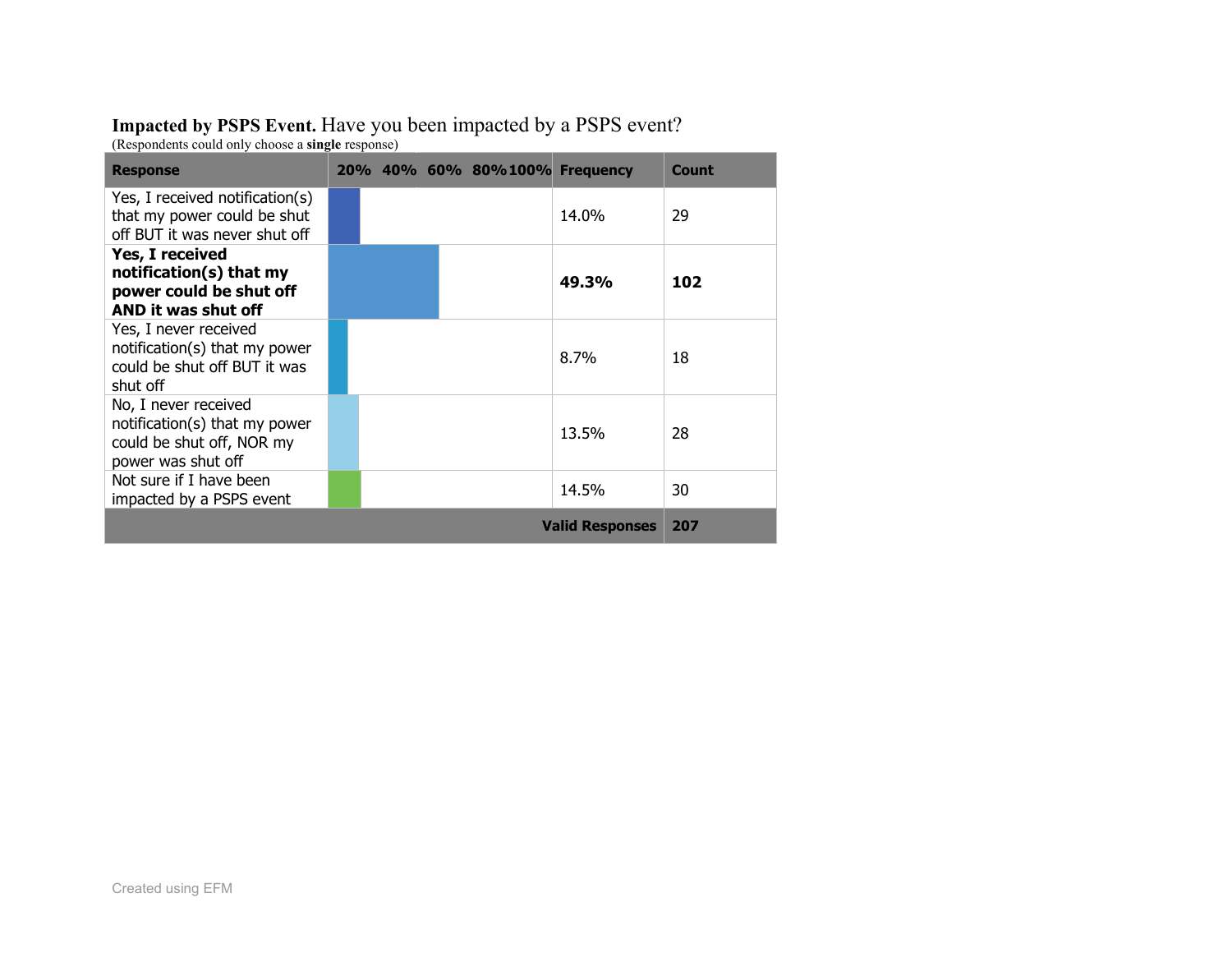**Outage Length.** Considering the most recent PSPS event in your area, how long was your power out due to that PSPS event? Your best guess is fine.

| <b>Response</b>         |  | 20% 40% 60% 80%100% Frequency |                        | <b>Count</b> |
|-------------------------|--|-------------------------------|------------------------|--------------|
| Less than 2 hours       |  |                               | 19.5%                  | 29           |
| 2 to less than 4 hours  |  |                               | 16.1%                  | 24           |
| 4 to less than 8 hours  |  |                               | 14.8%                  | 22           |
| 8 to less than 12 hours |  |                               | 12.8%                  | 19           |
| 12 hours or longer      |  |                               | 36.9%                  | 55           |
| <b>Not Answered</b>     |  |                               |                        | 3            |
|                         |  |                               | <b>Valid Responses</b> | 149          |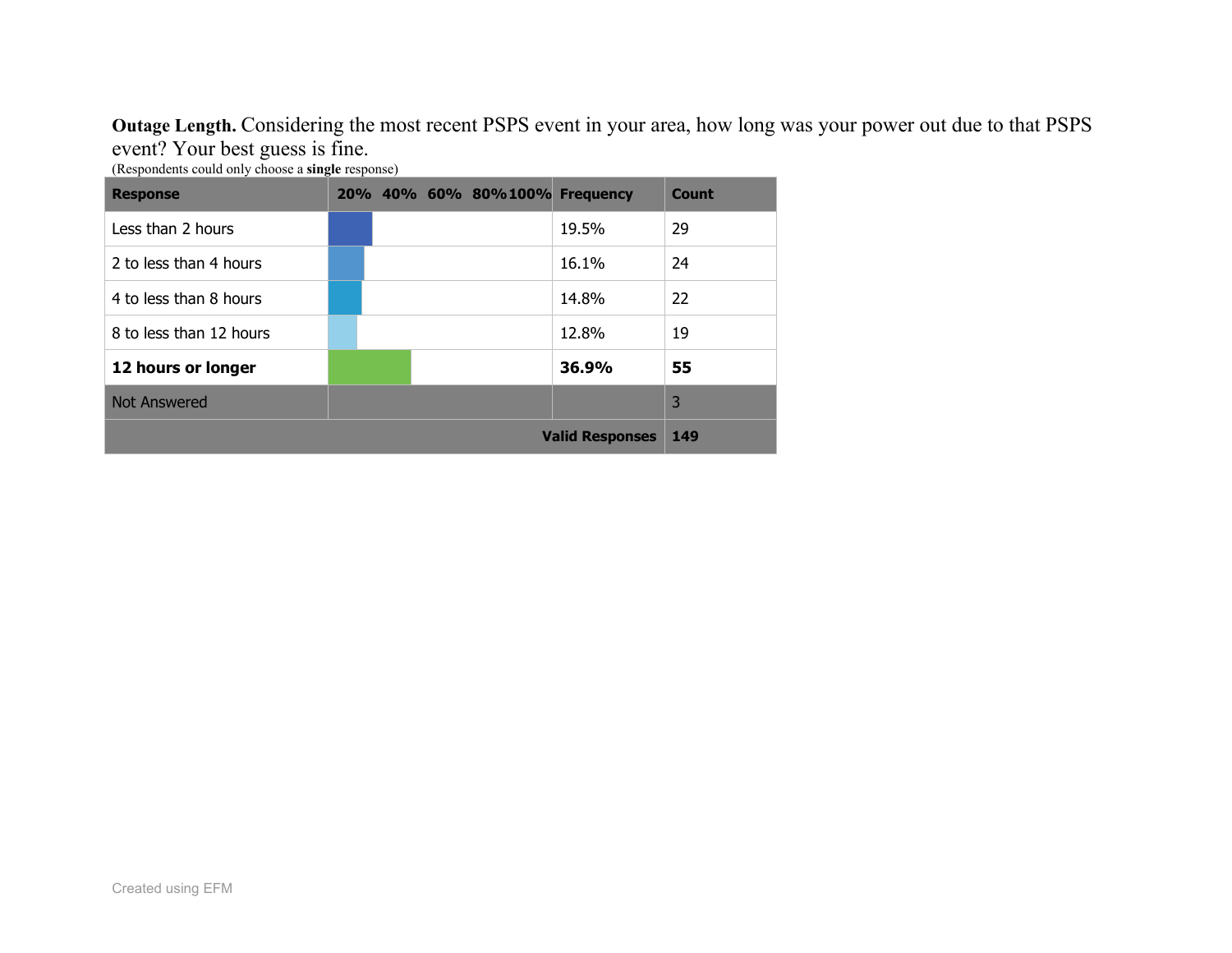**Preferred Comm Method for Updates.** How do you prefer to receive updates about SCE's wildfire mitigation efforts, including PSPS events? Select all that apply.

(Respondents were allowed to choose **multiple** responses)

| <b>Response</b>                                           |  |  |  | 20% 40% 60% 80%100% Frequency | <b>Count</b> |
|-----------------------------------------------------------|--|--|--|-------------------------------|--------------|
| Automated phone message<br>from SCE                       |  |  |  | 44.7%                         | 92           |
| <b>Email from SCE</b>                                     |  |  |  | 83.5%                         | 172          |
| SCE social media (Facebook,<br>Twitter, NextDoor)         |  |  |  | 24.8%                         | 51           |
| Local News                                                |  |  |  | 10.7%                         | 22           |
| Family/Friends/Neighbors                                  |  |  |  | 2.9%                          | 6            |
| Government source(e.g. city<br>website, elected official) |  |  |  | 8.7%                          | 18           |
| Direct mail                                               |  |  |  | 14.1%                         | 29           |
| Other (please specify)                                    |  |  |  | 18.4%                         | 38           |
|                                                           |  |  |  | <b>Valid Responses</b>        | 206          |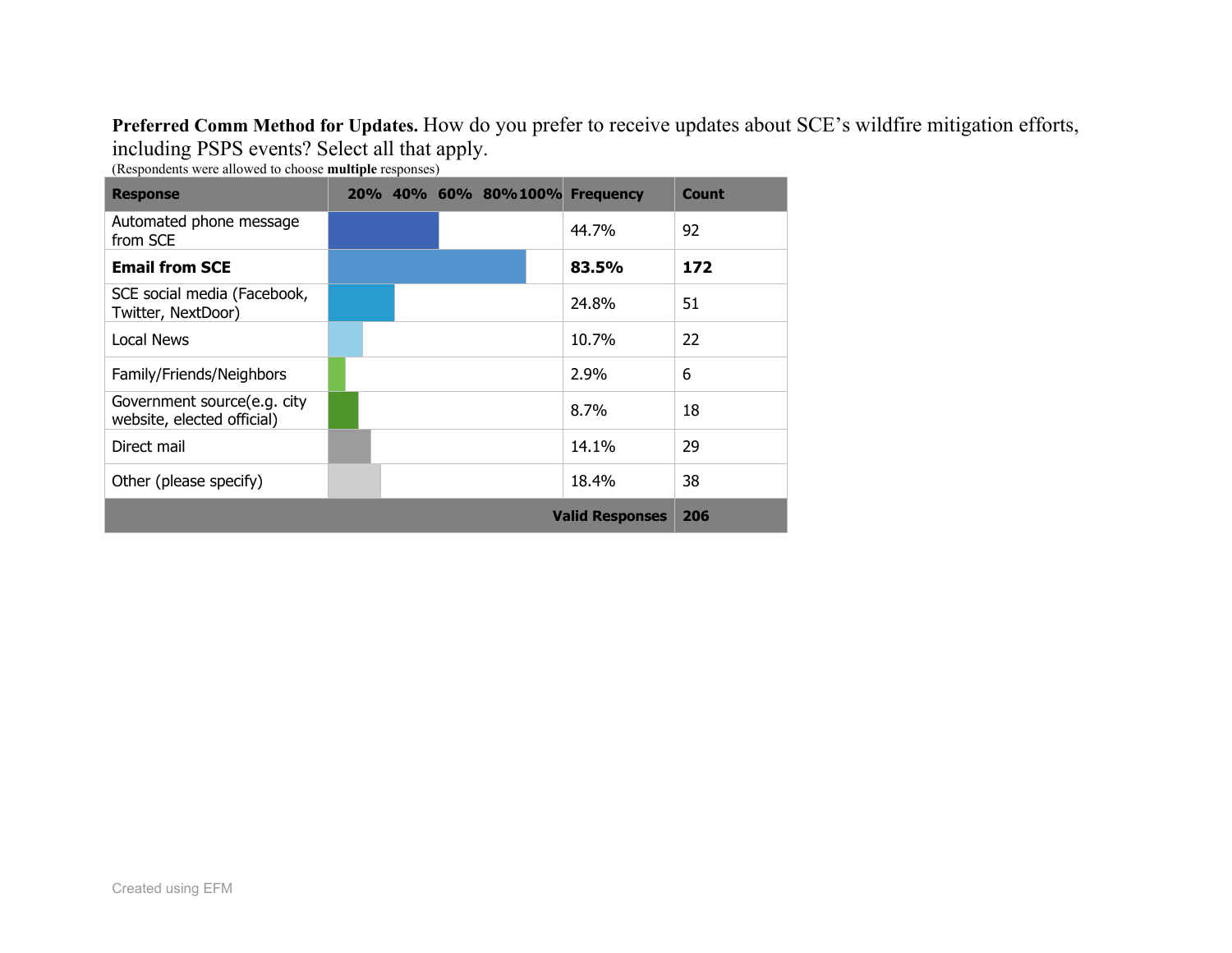**Preferred Communication Language.** In what language do you prefer to receive communication about SCE's wildfire mitigation efforts, including PSPS events?

| <b>Response</b>        | 20% 40% 60% 80%100% | <b>Frequency</b>       | <b>Count</b> |
|------------------------|---------------------|------------------------|--------------|
| <b>English</b>         |                     | 99.0%                  | 205          |
| Spanish                |                     | $0.0\%$                | 0            |
| Mandarin               |                     | 0.0%                   | 0            |
| Cantonese              |                     | 0.5%                   | 1            |
| Korean                 |                     | $0.0\%$                | 0            |
| Vietnamese             |                     | $0.0\%$                | 0            |
| Other (please specify) |                     | 0.5%                   | 1            |
|                        |                     | <b>Valid Responses</b> | 207          |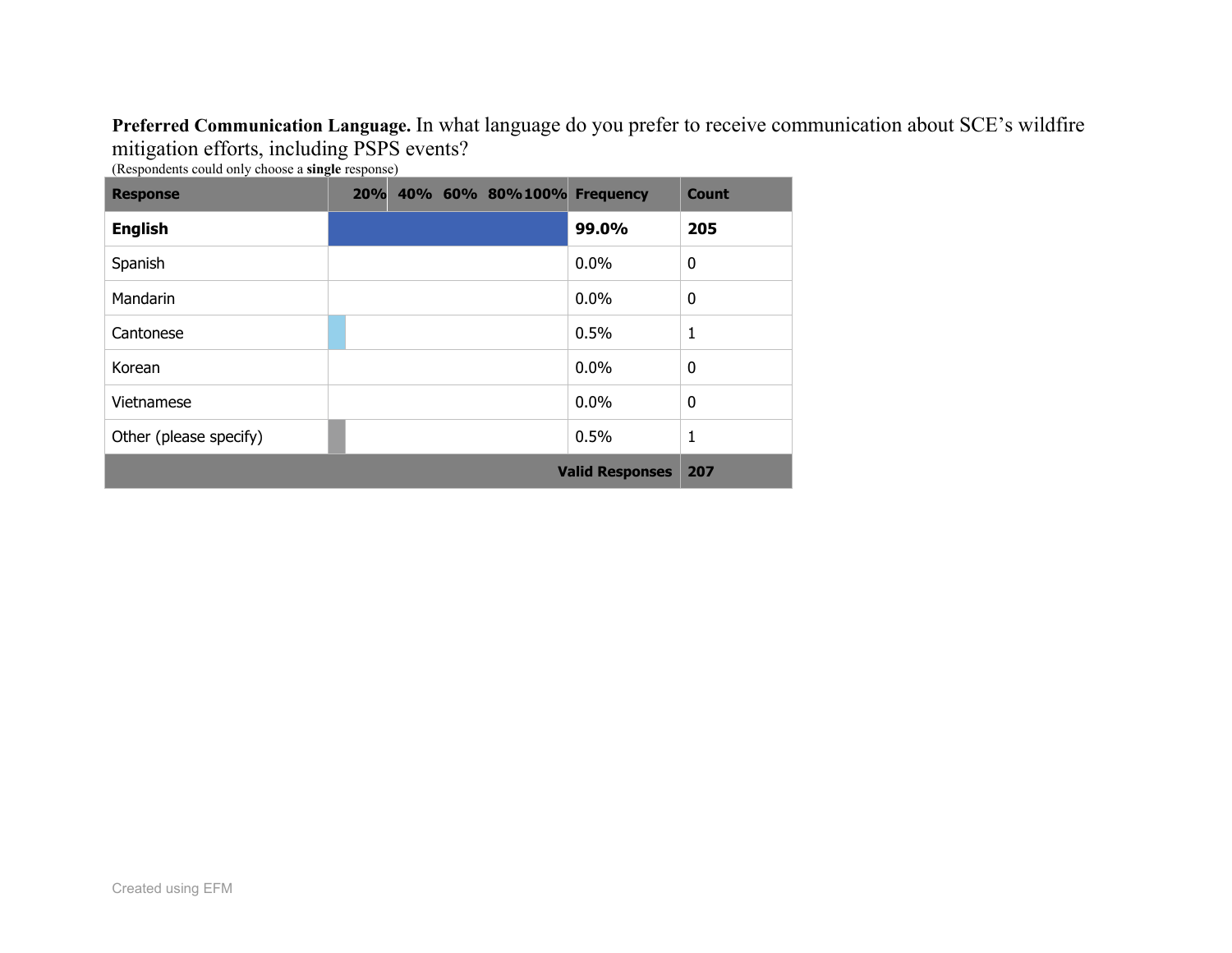**Medical Baseline Enrolled.** Are you or someone in your household currently enrolled in the Medical Baseline Allowance program? This program provides an additional 16.5 kilowatt hours (kWh) of electricity per day to customers who require the regular use of electrically-powered medical equipment or other qualifying medical devices. Provided at the lowest baseline rate, this program helps offset the cost of operating the medical equipment.

| $\mu$ as pondents could only enouse a single response<br><b>Response</b> |  |  | 20% 40% 60% 80%100% Frequency | <b>Count</b> |
|--------------------------------------------------------------------------|--|--|-------------------------------|--------------|
| Yes                                                                      |  |  | 9.8%                          | 20           |
| No                                                                       |  |  | 84.4%                         | 173          |
| Not sure                                                                 |  |  | 5.9%                          | 12           |
| <b>Not Answered</b>                                                      |  |  |                               | 1            |
|                                                                          |  |  | <b>Valid Responses</b>        | 205          |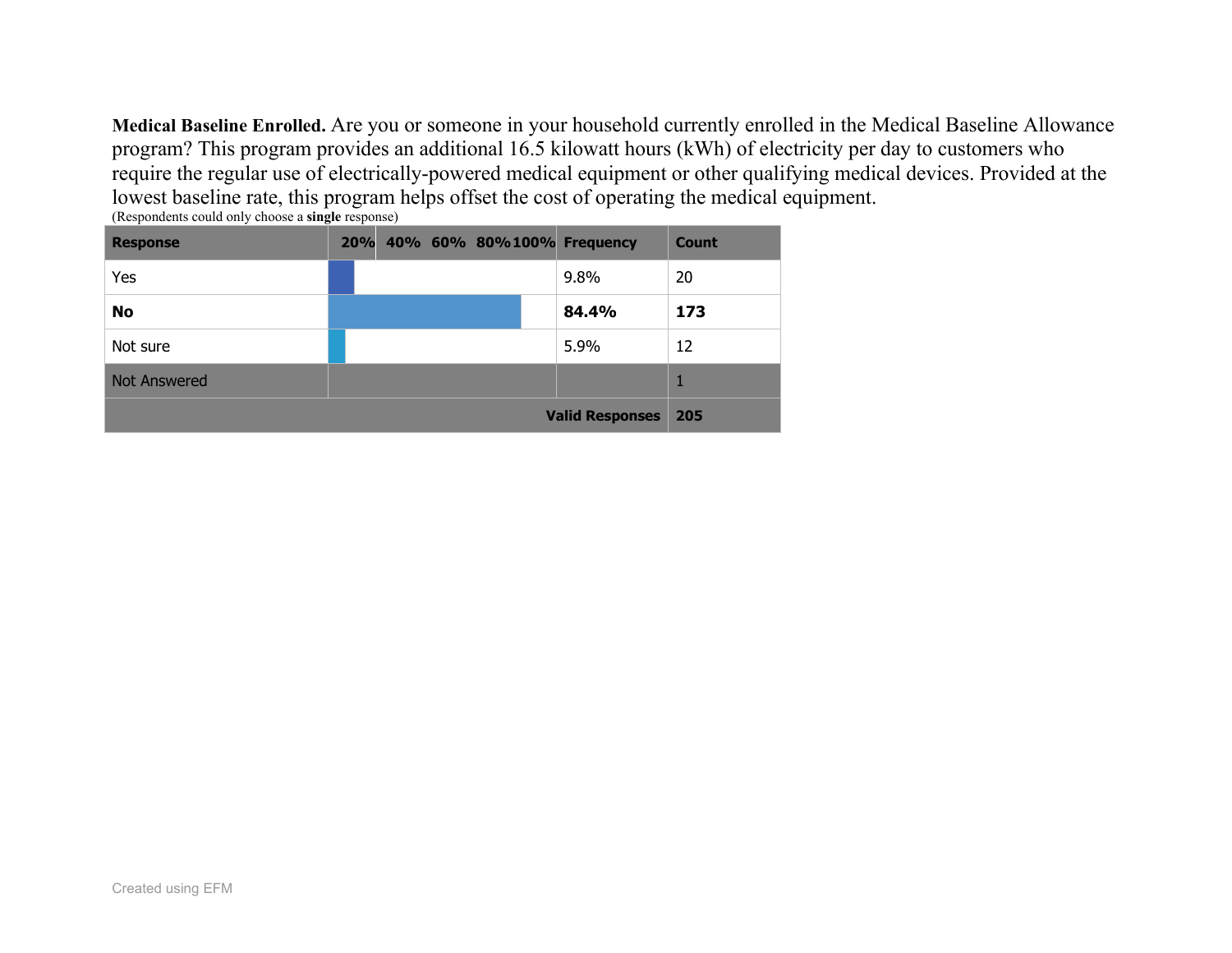**FollowUp Requested.** Would you like an SCE representative to contact you about any questions or concerns? (Respondents could only choose a **single** response)

| <b>Response</b> |  | 20% 40% 60% 80%100% Frequency |                        | <b>Count</b> |
|-----------------|--|-------------------------------|------------------------|--------------|
| Yes             |  |                               | 15.5%                  | 32           |
| No              |  |                               | 84.5%                  | 174          |
|                 |  |                               | <b>Valid Responses</b> | 206          |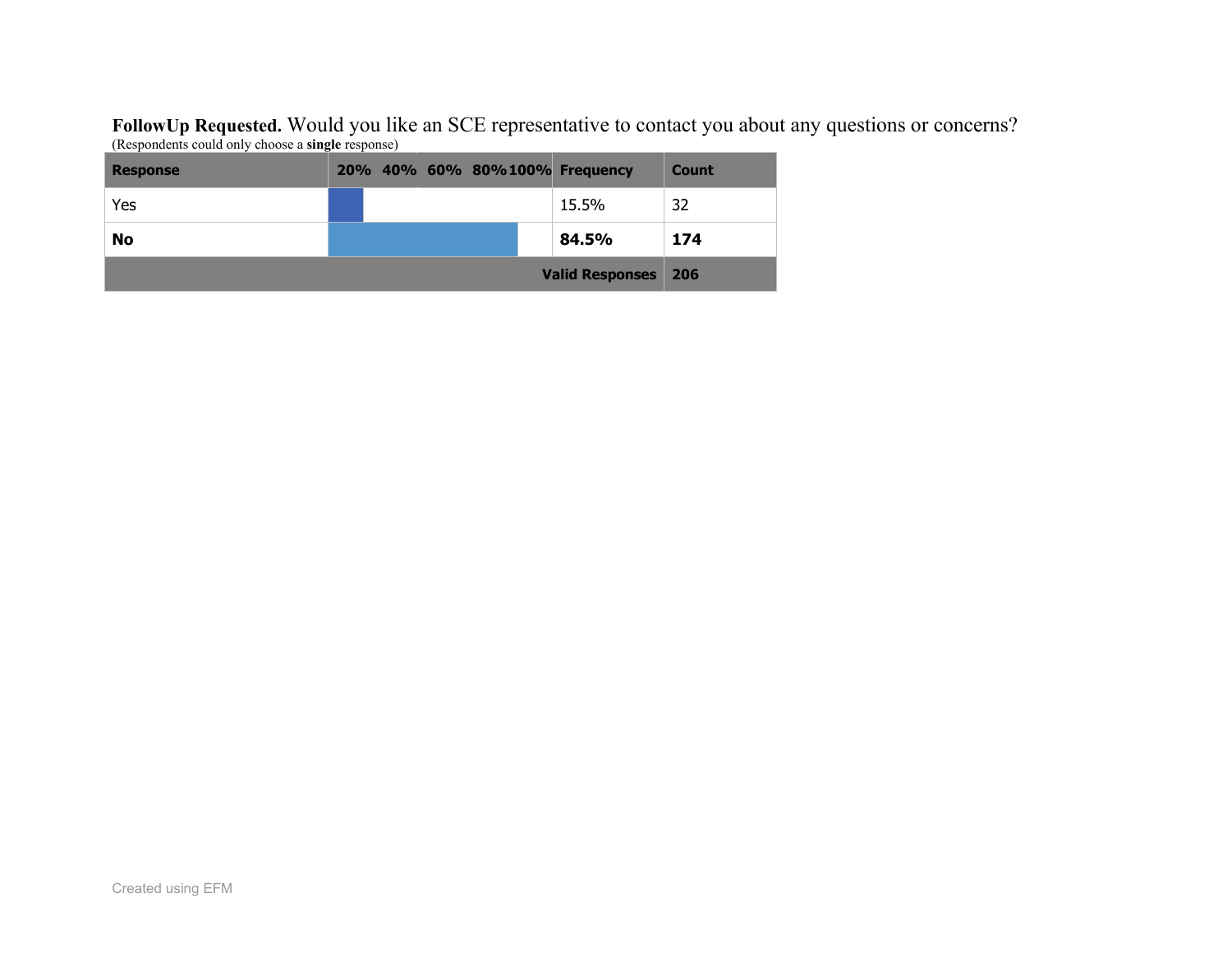**Final Comments.** Do you have any other comments or suggestions for SCE about improving the service they provide you?

|     | <b>Response</b>                                                                                                                                                                                                                                                                                                                                                                                                                                                                                                                         |
|-----|-----------------------------------------------------------------------------------------------------------------------------------------------------------------------------------------------------------------------------------------------------------------------------------------------------------------------------------------------------------------------------------------------------------------------------------------------------------------------------------------------------------------------------------------|
| 1.  | I wrote down the links and email addresses that were given, but they don't work! Maybe I wrote it down wrong.                                                                                                                                                                                                                                                                                                                                                                                                                           |
| 2.  | I look forward to informative events, such as this one, in the future!                                                                                                                                                                                                                                                                                                                                                                                                                                                                  |
| 3.  | Great job people. Thank you                                                                                                                                                                                                                                                                                                                                                                                                                                                                                                             |
| 4.  | Maps: accurate and for general public use. You said maps have improved. I'd like to use them before a shut off.                                                                                                                                                                                                                                                                                                                                                                                                                         |
| 5.  | Thank you for the presentation. It was very informative. The presentation was well organized. The presenters<br>were very knowledgeable.                                                                                                                                                                                                                                                                                                                                                                                                |
| 6.  | Again, for those who have opted out of Smart Meters for health reasons don't charge \$10/monthly. Meter is<br>read haphazardly. Need monthly reading or don't charge. Thank you                                                                                                                                                                                                                                                                                                                                                         |
| 7.  | No                                                                                                                                                                                                                                                                                                                                                                                                                                                                                                                                      |
| 8.  | I am thrilled to be back with SCE after being with Clean Power Alliance. They were AWFUL for dealing with as I<br>have solar. SCE is 1000x better than CPA in dealing with solar customers. And SCE is getting better with<br>communication with solar customers                                                                                                                                                                                                                                                                        |
| 9.  | We have a small mutual water company (North Trails Mutual Water Co) with three wells that serve 49<br>customers in Aqua Dulce. In the event of an extended outage, the wells could not pump water to the larger<br>166,000 gallon storage tank. It is also possible that fire fighters could pump water from our storage tank from<br>one of the fire hydrants in our area. Without emergency power generation, it could be very difficult to<br>replenish water to the storage tank and this could put our 49 customers without water. |
|     | Is there a rebate program or special program that would cover the cost of emergency generators sufficient to<br>power each of the three wells in our area? Since the customers do not own their own wells, they are dependent<br>on the mutual water companies that are non-profit to deliver water.                                                                                                                                                                                                                                    |
| 10. | Thank you for being proactive                                                                                                                                                                                                                                                                                                                                                                                                                                                                                                           |
| 11. | More time should be allowed for questions and answers                                                                                                                                                                                                                                                                                                                                                                                                                                                                                   |
| 12. | Do not turn our power off for at least another year to give your clients time to fully prepare for PSPS                                                                                                                                                                                                                                                                                                                                                                                                                                 |
| 13. | Great presentation in the virtual town hall. It is evident SCE places the care and concern for their customers<br>and the community above profit. There are a lot of nay-sayers who don't want to be inconvenienced. I<br>appreciate your efforts to improve safety in the community while providing a valuable service.                                                                                                                                                                                                                |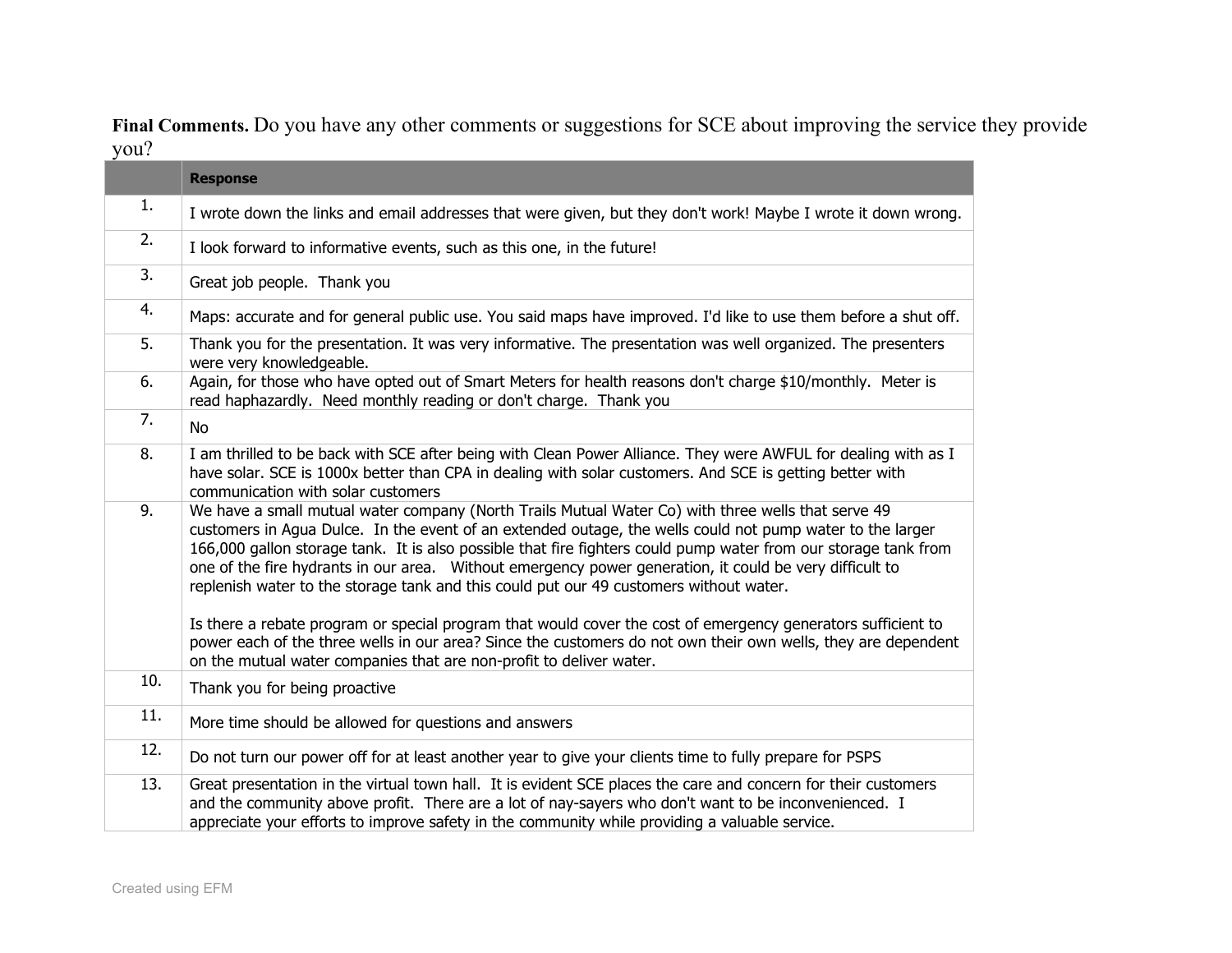| 14. | Underground power lines would be the best way to prevent power line-related fires and maintain service in all<br>weather. Has SCE considered that? I suggest this be seriously considered for the future of power in our area<br>and all high fire risk areas.                                                                                                                                                                                                                                                                                                                                                                                                                                                                |
|-----|-------------------------------------------------------------------------------------------------------------------------------------------------------------------------------------------------------------------------------------------------------------------------------------------------------------------------------------------------------------------------------------------------------------------------------------------------------------------------------------------------------------------------------------------------------------------------------------------------------------------------------------------------------------------------------------------------------------------------------|
| 15. | The community presentation was well done. The reactive solutions discussed were clear, albeit hugely<br>disappointing to us as customers. I would prefer to have seen long-ago proactivity in anticipation of the issues<br>that we now face as a result of inaction in the past. Just a comment  I clearly understand that nothing can be<br>done to remediate the past  HOWEVER, a customer-impact focused proactive approach can certainly be put<br>in place for the future so we're not having the same conversations 10 years from now!                                                                                                                                                                                 |
| 16. | I truly appreciate your thoughtfulness in preparing us for. PSPS event and other educational topics.<br>In answer to your next question, I attempted to enroll, but was unsuccessful. I will try again. Thank you!                                                                                                                                                                                                                                                                                                                                                                                                                                                                                                            |
| 17. | Information to be required on backup generators that they run on California gas. (California gas destroyed my<br>lawnmower engine.) Although I now have an electric lawnmower which I need to charge. So if I get a backup<br>generator for our refrigerator I would need it to run on California gas.                                                                                                                                                                                                                                                                                                                                                                                                                        |
| 18. | Developing microgrids with backup batteries and rooftop solar. Undergrounding wires for pumps to water<br>tanks. Attending to the issues raised in the other comment window.                                                                                                                                                                                                                                                                                                                                                                                                                                                                                                                                                  |
| 19. | Move Rosena Ranch off the Mora Grid                                                                                                                                                                                                                                                                                                                                                                                                                                                                                                                                                                                                                                                                                           |
| 20. | Better notifications                                                                                                                                                                                                                                                                                                                                                                                                                                                                                                                                                                                                                                                                                                          |
| 21. | I use a C-Pap machine. How do I apply for allowance                                                                                                                                                                                                                                                                                                                                                                                                                                                                                                                                                                                                                                                                           |
| 22. | Not right now. The online presentation was fact-filled and helpful, but just looking a powerpoint slides was<br>boring. I would have preferred seeing the presenters more as they spoke.                                                                                                                                                                                                                                                                                                                                                                                                                                                                                                                                      |
| 23. | Enough warning for changes and outages.                                                                                                                                                                                                                                                                                                                                                                                                                                                                                                                                                                                                                                                                                       |
| 24. | Enjoyed the presentation. I liked that you had 3 people doing a portion of the presentation. It was helpful as<br>we've been impacted by the PSPS. It was helpful to hear how the power outage actually prevented some fires. I<br>also liked learning about all the measures SCE is taking not only for our protection now, but the preventative<br>measures for the future. It was helpful to learn about the different rebates especially since my husband uses a<br>C-pap machine. This presentation helped to shift my attitudes from feeling negative about the PSPS to positive.<br>My bottom line is that after this presentation I feel good about Edison and confident in the company. Thank you<br>for doing this. |
| 25. | Presentations were very well put together, informational & professionally done. Thank you.                                                                                                                                                                                                                                                                                                                                                                                                                                                                                                                                                                                                                                    |
| 26. | Good idea to provide information about possible future unexpected events.                                                                                                                                                                                                                                                                                                                                                                                                                                                                                                                                                                                                                                                     |
| 27. | I'm not sure if you have someone who could look at my trees and help me ensure wires are clear of limbs.<br>Thank you. Presentation was well organized, clear, easy to follow. I appreciate your efforts to keep us informed.<br>Thank you.                                                                                                                                                                                                                                                                                                                                                                                                                                                                                   |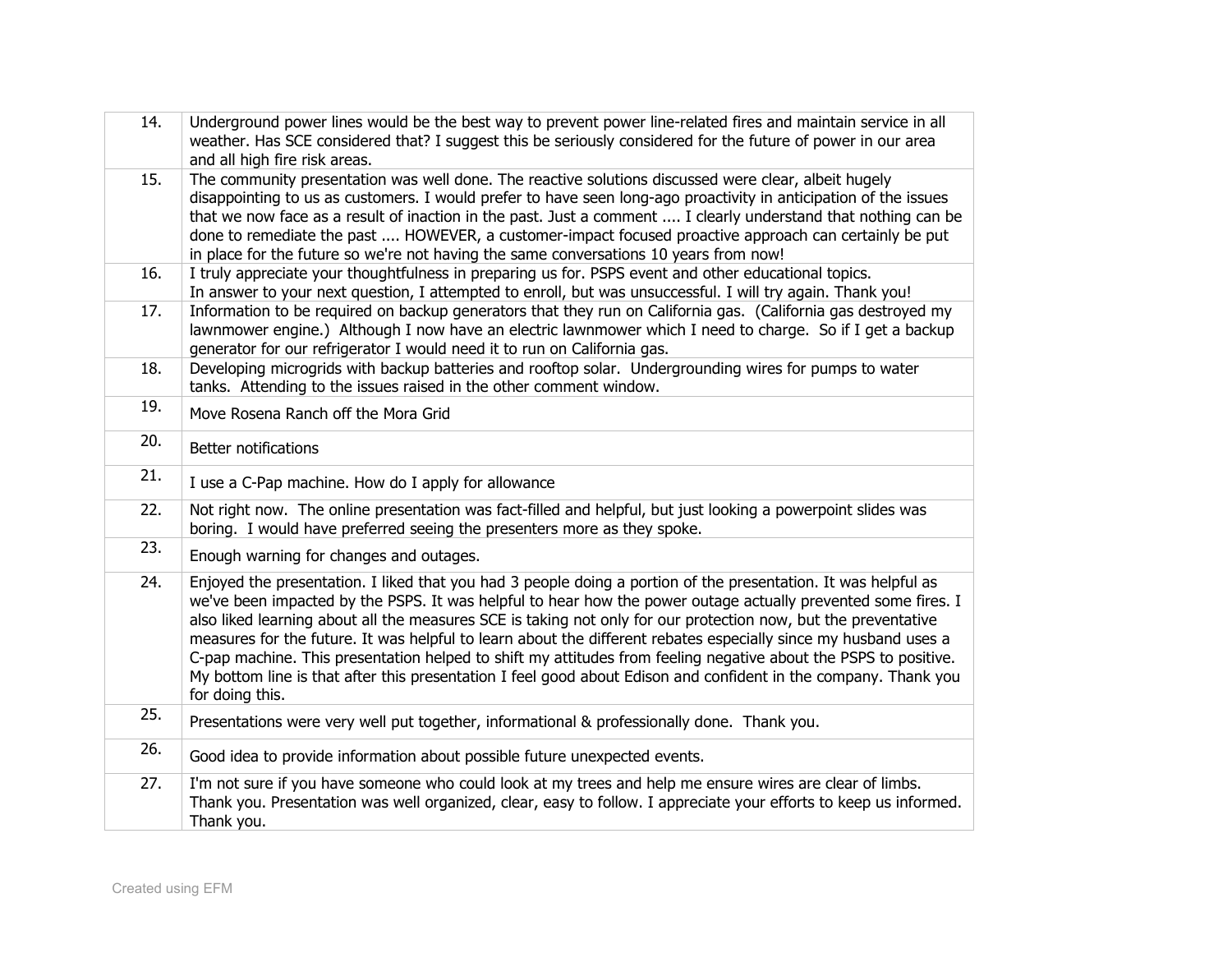28. You did a great job and it was very thorough. Very good transmission and it moved along pretty quickly. The format was excellent. Info was over the top, but very much needed. Just need to consolidate it a bit more so it can be done within an hour. Question format was excellent and easy to use. Your speakers were very knowledgeable. If it is drilled down a bit to various areas a clearer map would be better served. I copied the screen to get it. We live in the first home to get it with a fire due to the configuration of the land and winds. These historical fire areas in Orange/Riverside County have been mapped by Assis. Dep Chief Kevin Sutherland -- which is VERY helpful. So we have been very aware of fires for over 45 years we have lived in our home. We have instructed the fire departments in Orange County who now train yearly next to our home on the wind patterns, etc. We have undertaken many efforts to preserve it as well as help our neighbors during the Santa Ana Wind events. We are now working with the Orange Park Acres Association to also alert them when we see or smell the smoke. We maintain a fire watch day and night with neighbors taking various time slots if the winds are over 30 mph (which is down from my old criteria of 40 mph!). We have a nephew, Bret Richmond, who is a Fire Captain, with Cal Fire up in Bishop who also, along with Dep. Chief Kevin Sutherland, who both send emails and early texts to us so that we can relay the info on to our VERY interested and helpful neighbors. The outages should be monitored and chosen very carefully by you. We lost our refrigerator, water heater, older furnace/AC, and water softener as well as a lot of trees, garden, in our last fire. The refrigerator and water heater were discovered immediately, but the others were not and so we did file a claim with SCE (which we have not heard back on) since those appliances were not reimbursed under our current home insurance. We are just now completing the reconstruction of a deck that had fire damage -- so you can see it takes a long time to pull things together at our age! Fortunately I have always shut down the computers during the winds so that we do not suffer that loss. We also pack up the cars with the non replaceable \$ records and point the cars outwards in he driveway. Horses have to go out first in the complex evacuation plan since we no longer fight these fires ourselves at age 80! We now have purchased a foam that can be sprayed on before leaving our home which the firemen can defend better than us. We also have supplies on hand -- masks, eye protection goggles, gloves for those who jump in to help. They have now been instructed and experienced the mop up as we come in quickly after the fire is past us to help mop up as the firemen are busy meeting the onslaught.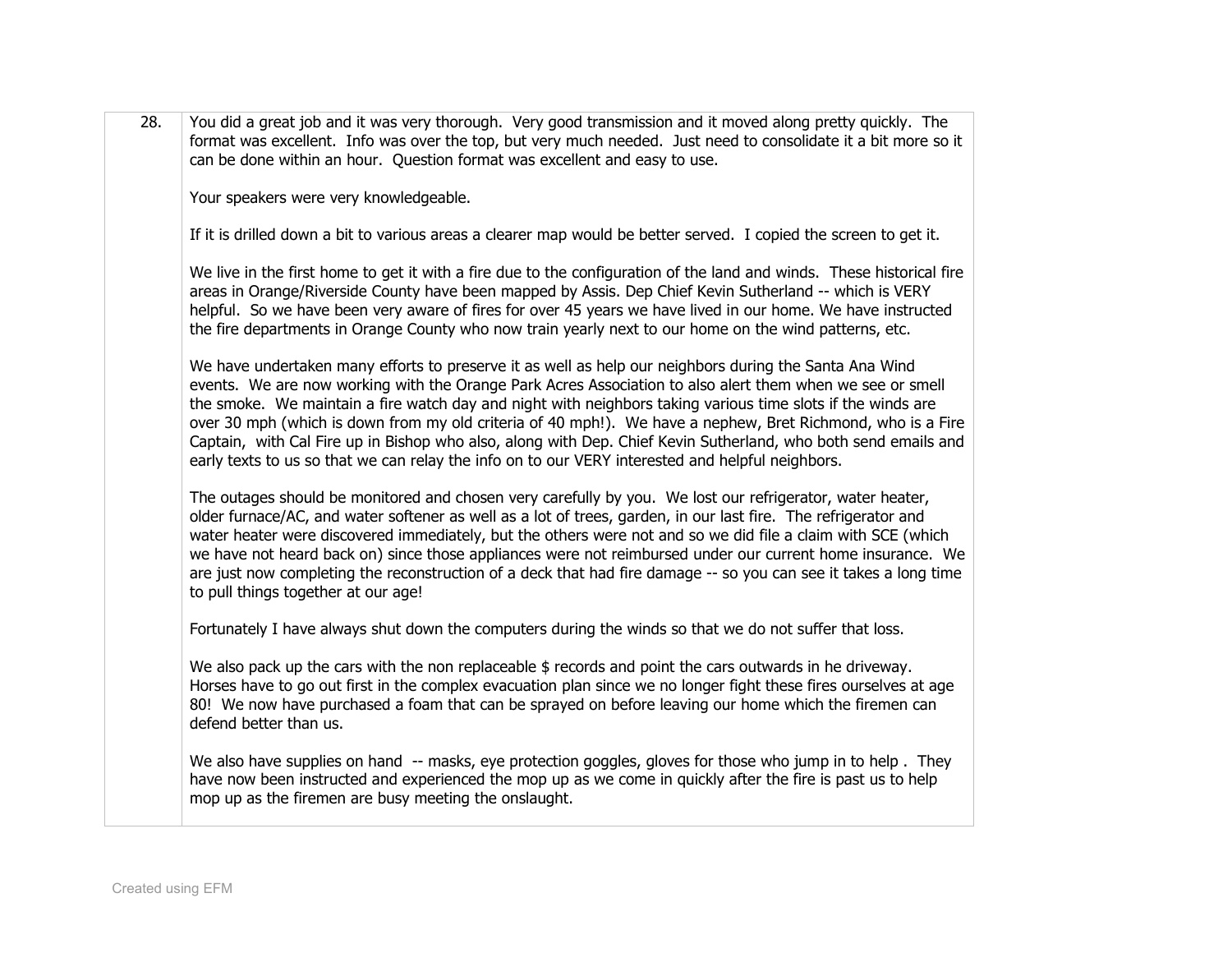|     | Neighbors along with us have cleared their properties which are at least an acre and are ready. Even the<br>Orange County Flood Control has finally cleared some of their land after pressure from our Supervisor.                                                                                                                                                                                                                                                                                                                                                                        |
|-----|-------------------------------------------------------------------------------------------------------------------------------------------------------------------------------------------------------------------------------------------------------------------------------------------------------------------------------------------------------------------------------------------------------------------------------------------------------------------------------------------------------------------------------------------------------------------------------------------|
|     | Thank you for being proactive and doing your inspections!!!                                                                                                                                                                                                                                                                                                                                                                                                                                                                                                                               |
|     | We owned a family cabin in our local San Bernardino mountains that was in the family since 1930's, and has<br>since been sold. The forests below the cabin were also cleared of pine needles and dead trees by us as best we<br>could on a steep slope, but there were thousand of acres of dry and dying trees that were never touched.<br>Fortunately the cabin was directly below on Strawberry Peak Look out station so we got doused and was saved<br>through many a fire. It would be helpful to have you work with the Forest Service to clean up those areas as<br>you well know. |
|     | Please encourage others to take the CERT training as we will need all the help we can all muster in these Earthly<br>events. Orange has an excellent program!!!                                                                                                                                                                                                                                                                                                                                                                                                                           |
|     | Please continue to rebroadcast to get your info out as soon as possible as we all need to work together. Thank<br>You!!! Jill                                                                                                                                                                                                                                                                                                                                                                                                                                                             |
| 29. | I was very impressed with how smoothly the presentation went. Might be difficult but a little more action would<br>help. Perhaps the speaker moving (so not just a talking head),<br>Maybe even a short video clip. Overall, I think it was a really good job!                                                                                                                                                                                                                                                                                                                            |
| 30. | Please have a representative speak to our membership. We are uniquely impacted by PSPS since a loss of power<br>cuts all communication—cell phone, internet. Our home phones are linked to the internet. We can not<br>communicate without power.                                                                                                                                                                                                                                                                                                                                         |
| 31. | It was a very good presentation and I appreciate that two of my questions were answered. My only criticism is<br>that the language/concepts were worded too much like academia/bureaucracy. Know your audiencesimplifying<br>your concepts for lay people will help them understand better.                                                                                                                                                                                                                                                                                               |
| 32. | More attention to Senior needs/requests.<br>Majority will not meet poverty requirements but still need assistance.                                                                                                                                                                                                                                                                                                                                                                                                                                                                        |
| 33. | Keep up the community outreach!!!                                                                                                                                                                                                                                                                                                                                                                                                                                                                                                                                                         |
| 34. | too much to add. would like to make comment on the phone                                                                                                                                                                                                                                                                                                                                                                                                                                                                                                                                  |
| 35. | SCE has been very proactive in our area this year, with both hardening the infrastructure and vegetation<br>management. I am impressed by the professionalism of the SCE-contracted tree trimmer here now -- greatly<br>appreciate his care in selectively removing tree limbs/branches so that the trees retain an attractive profile. I<br>great appreciate SCE's attention in our area, a designated high-hazard area for wildfiles.                                                                                                                                                   |
| 36. | I think it is OK                                                                                                                                                                                                                                                                                                                                                                                                                                                                                                                                                                          |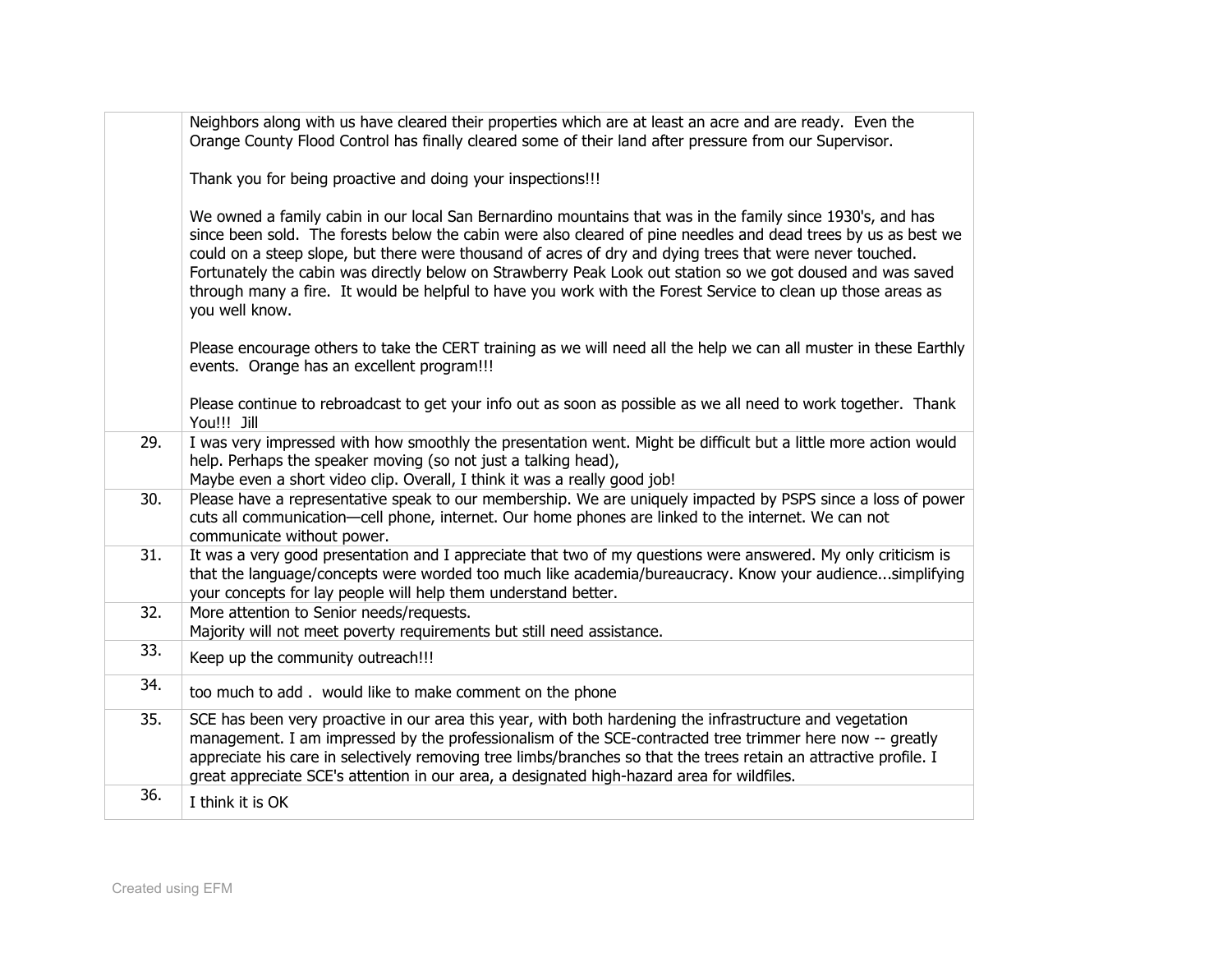| 37. | There were too many questions to be answered, so they weren't answered.                                                                                                                                                                                                                                                                                                                                                                                                                                                                                                                                                                                                                                                                                                                                                                                                                                                                                                                                                                                                                                                                                                                                                                                                                                                                                   |
|-----|-----------------------------------------------------------------------------------------------------------------------------------------------------------------------------------------------------------------------------------------------------------------------------------------------------------------------------------------------------------------------------------------------------------------------------------------------------------------------------------------------------------------------------------------------------------------------------------------------------------------------------------------------------------------------------------------------------------------------------------------------------------------------------------------------------------------------------------------------------------------------------------------------------------------------------------------------------------------------------------------------------------------------------------------------------------------------------------------------------------------------------------------------------------------------------------------------------------------------------------------------------------------------------------------------------------------------------------------------------------|
| 38. | I'm very concerned about fire safety and would like to know about precautions to take, emergency evacuation<br>information and anything else about possible fires in this area.                                                                                                                                                                                                                                                                                                                                                                                                                                                                                                                                                                                                                                                                                                                                                                                                                                                                                                                                                                                                                                                                                                                                                                           |
| 39. | no                                                                                                                                                                                                                                                                                                                                                                                                                                                                                                                                                                                                                                                                                                                                                                                                                                                                                                                                                                                                                                                                                                                                                                                                                                                                                                                                                        |
| 40. | When you talk of vegetation, it appears you really mean trees. I assume brushing nearby fields, which is a<br>vegetation, is really the concern<br>and responsibility of the Fire Department. The land easement runoff above Los Osos High school had a partial<br>controlled burn-off a few years agouti never completed.<br>At the time we were told that firefighters would come back but never have.<br>On another note, SCE's website is well layout and very useful! I wish CVWD would update their user UNfriendly<br>site.<br>Thanks for all you do! Your efforts are greatly appreciated.                                                                                                                                                                                                                                                                                                                                                                                                                                                                                                                                                                                                                                                                                                                                                        |
| 41. | 1. I want to explain one of my ratings. The reason I felt the Webinar was too long was the effort to explain that<br>SCE was already doing its job, and answering questions from angry listeners that feel SCE isn't doing its job.<br>2. My region is zip code 91701. Since PSPS are a given, I need to plan for future outages. I was pleased when it<br>was explained that once a PSPS starts, it won't end for hours, because the power lines will be evaluated for fire<br>safety.<br>2A. What is the estimated likelihood for a PSPS in my area, and the likelihood of multiple PSPS based on my zip<br>code? I'm sorry for the lengthy comment, but I think SCE should be commended. I recall only 2 power outages<br>lasting 1-2 days in the last 20 years. Since SCE has done such a good job, I've never considered backup<br>generation of power. That may be changing since the last episode happened in the previous 12 months. I need<br>to plan for duration of power outage. I don't know if the question wasn't answered because it is too complex to<br>generalize or to inflammatory a topic to bring up? If a PSPS occurs for a true emergency, what is the estimated<br>duration? I also realize the answer isn't easy or precise. It is a statistical guess, and I'm will to cope with that. I<br>look forward to hearing from you. |
| 42. | The link in the email that appeared to be a link that might possibly lead to a recording of the presentation that I<br>missed but it produced an ERROR PAGE NOT FOUND message. Is there a way to view/hear the presentation<br>that was made online somehow?                                                                                                                                                                                                                                                                                                                                                                                                                                                                                                                                                                                                                                                                                                                                                                                                                                                                                                                                                                                                                                                                                              |
| 43. | Make bill paying on phone more efficient. Too long in the phone tree. I pay by phone to Discover also, and it is<br>much quicker.                                                                                                                                                                                                                                                                                                                                                                                                                                                                                                                                                                                                                                                                                                                                                                                                                                                                                                                                                                                                                                                                                                                                                                                                                         |
| 44. | Nice presentation. Excellent response to questions presented.                                                                                                                                                                                                                                                                                                                                                                                                                                                                                                                                                                                                                                                                                                                                                                                                                                                                                                                                                                                                                                                                                                                                                                                                                                                                                             |
| 45. | Actually answer the question asked about the shut off for Bardsdale that included Fillmore, when that was not<br>necessary. Yes or no, has that grouping been changed?<br>Also, a comment, that shutting off the power, which shuts off our water, to the Bardsdale area, is actually<br>counterproductive. Without water, our orchards and row crops dry out, which makes them more prone to fire.<br>With the ability to water, our orchards and row crops are less likely to burn.                                                                                                                                                                                                                                                                                                                                                                                                                                                                                                                                                                                                                                                                                                                                                                                                                                                                     |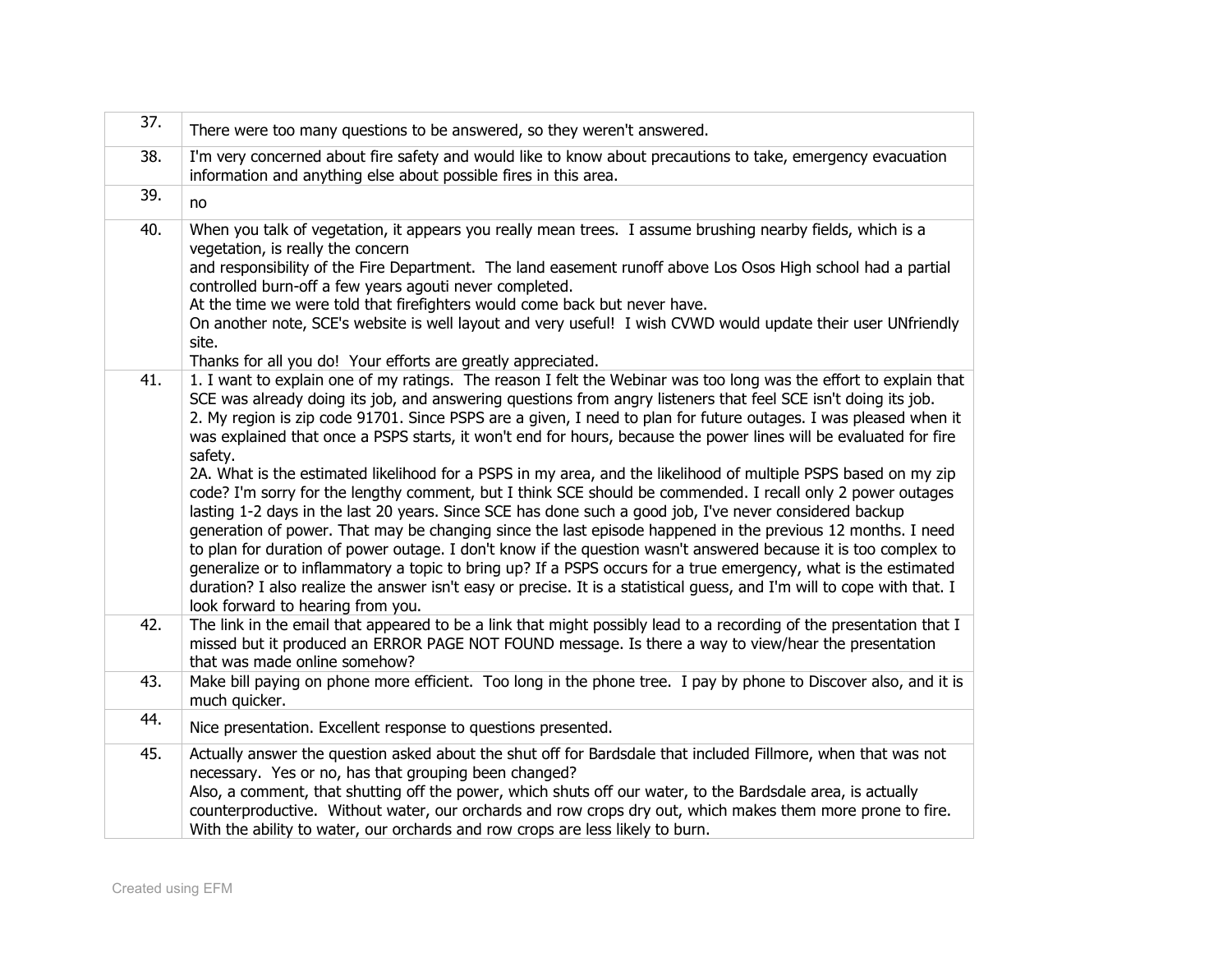| 46. | No, I believe Edison does a great job for all areas within their control, and in good faith.                                                                                                                                                                                                                                                                                                                                                                                                                                                                                                                                                                                                                                                                                         |
|-----|--------------------------------------------------------------------------------------------------------------------------------------------------------------------------------------------------------------------------------------------------------------------------------------------------------------------------------------------------------------------------------------------------------------------------------------------------------------------------------------------------------------------------------------------------------------------------------------------------------------------------------------------------------------------------------------------------------------------------------------------------------------------------------------|
| 47. | I think the skype meeting was a good option. In the future when we can hold in person meetings again, please<br>include an online option too.                                                                                                                                                                                                                                                                                                                                                                                                                                                                                                                                                                                                                                        |
| 48. | I appreciate the effort SCE is making to improve communication and the constriction of thre power lines which<br>start fires. Why hasnt this been the policy all along?????                                                                                                                                                                                                                                                                                                                                                                                                                                                                                                                                                                                                          |
| 49. | My power was cut fir 5 days I lost all our food then the next week it was cut inagain for 4 days lost all food then<br>too I. Middle of a heat wave. Is there help buying a generator                                                                                                                                                                                                                                                                                                                                                                                                                                                                                                                                                                                                |
| 50. | We had a power shut off on Monday, 5/18/20 due to repair. There was no prior notification. We found out 10<br>minutes before it happened. We were all on our way to work. Why couldn't this have been communicated<br>before hand? It was payroll day and it was a mess.                                                                                                                                                                                                                                                                                                                                                                                                                                                                                                             |
| 51. | fyi, I initially had difficulty with the Skype connection, so I missed about 30 minutes at the beginning. Not sure<br>if it was a transmission problem, or that Skype is a clunky app or if it was operator error on my part, but<br>eventually I was able to connect. (I've had better luck with Zoom). I had wished that the speakers would have<br>been more specific about the "sectoring" area in which I live; the map displayed was lacking in identifiable<br>roads, making it difficult to identify landmarks. My question related to whether SCE was able to target more<br>specific areas for PSPS's, & at the end of the session, I understood that some progress might have been made,<br>but it was not entirely clear how that would affect the area in which I live. |
| 52. | With upcoming heat and possible shut-offs, I wonder if SCE is working with local government agencies to<br>provide cooling shelters for people who either don't have A/C or have lost their power and need to cool off, in a<br>safe way. I realize with COVID-19<br>that will be difficult, but I think SCE should be working with city and county agencies to coordinate an area that<br>will have power and will have room for people who need to get out of the heat.                                                                                                                                                                                                                                                                                                            |
| 53. | Capitation code program should be available to non profits that are located outside PUC but serve families in the<br>PUC zones                                                                                                                                                                                                                                                                                                                                                                                                                                                                                                                                                                                                                                                       |
| 54. | no.                                                                                                                                                                                                                                                                                                                                                                                                                                                                                                                                                                                                                                                                                                                                                                                  |
| 55. | It would be nice to have a webinar for first responders in our county. Focus on education and safety<br>procedures.                                                                                                                                                                                                                                                                                                                                                                                                                                                                                                                                                                                                                                                                  |
| 56. | I don't even know where to begin!                                                                                                                                                                                                                                                                                                                                                                                                                                                                                                                                                                                                                                                                                                                                                    |
| 57. | You grossly underestimated the concern over tree removal in June Lake. However, It is not too late to start 2<br>way dialogue on this issue before the damage to community and customer relations is done.                                                                                                                                                                                                                                                                                                                                                                                                                                                                                                                                                                           |
| 58. | Thank you for recording the session and providing the opportunity to view the entire session on your website                                                                                                                                                                                                                                                                                                                                                                                                                                                                                                                                                                                                                                                                         |
| 59. | The ongoing agressive tree trimming and removal in the June Lake area is extremely distressing. We appreciate<br>the time that the SCE management took to meet with a few of the concerned residents in our neighborhood<br>yesterday, but we are not getting a straight answer on the legal justification for the trimming/removal<br>clearances and property owner rights. The highest rated questions of the presentation were regarding these                                                                                                                                                                                                                                                                                                                                    |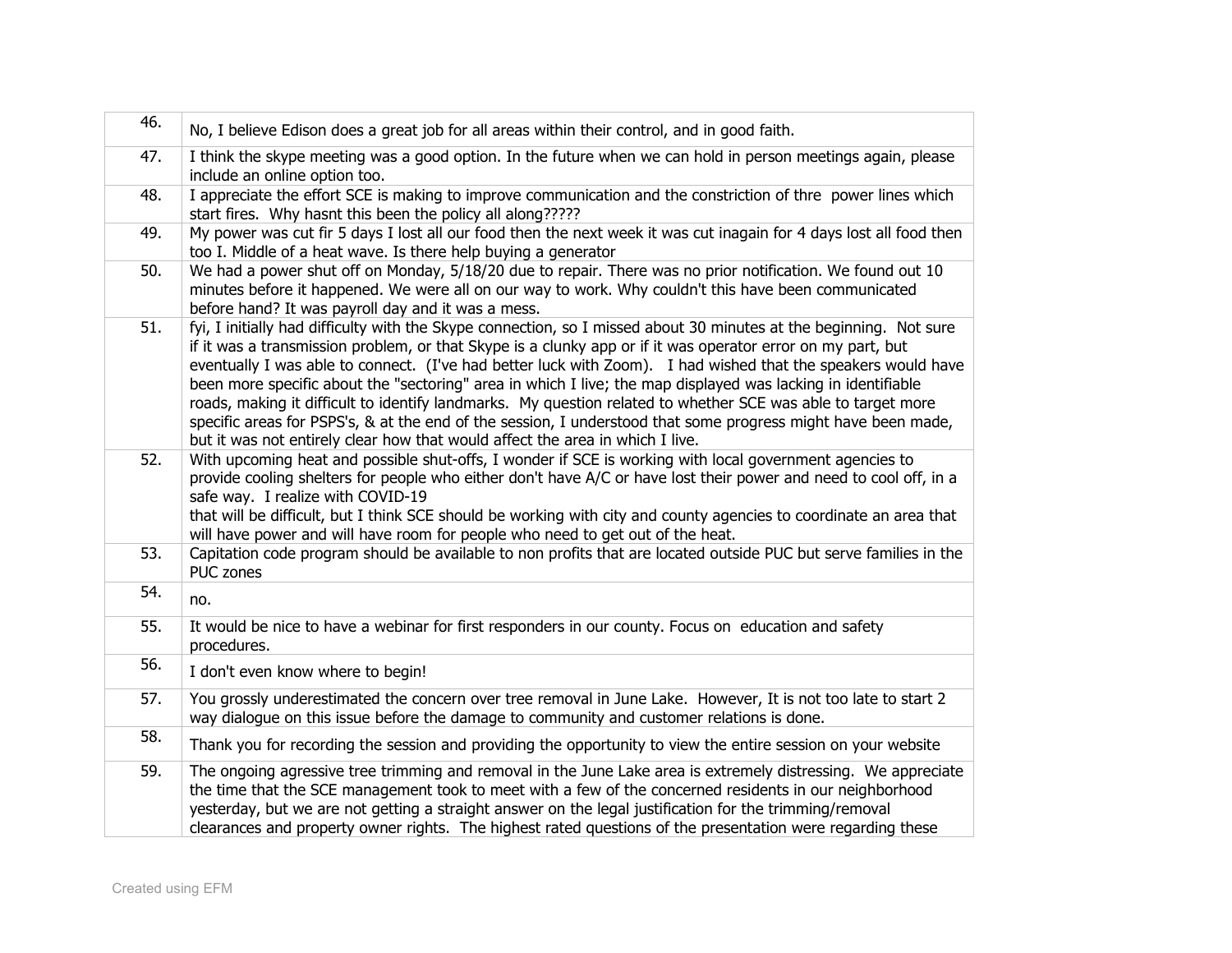|     | issues, and they were not even acknowldeged. SCE needs to do better.                                                                                                                                                                                                                                                                                                                                                                                                                                                                                                                                                                                                                                                                                                                                                                                                                                                                                                                                                                                                                                                                                                                                                                                                                                                                                                                                                                                                         |
|-----|------------------------------------------------------------------------------------------------------------------------------------------------------------------------------------------------------------------------------------------------------------------------------------------------------------------------------------------------------------------------------------------------------------------------------------------------------------------------------------------------------------------------------------------------------------------------------------------------------------------------------------------------------------------------------------------------------------------------------------------------------------------------------------------------------------------------------------------------------------------------------------------------------------------------------------------------------------------------------------------------------------------------------------------------------------------------------------------------------------------------------------------------------------------------------------------------------------------------------------------------------------------------------------------------------------------------------------------------------------------------------------------------------------------------------------------------------------------------------|
| 60. | I felt that most of the participants in this discussion were very focused on the aesthetic value of the trees and<br>not necessarily acknowledging the public safety aspect of the vegetation management program in a high fire<br>risk area. Several comments referred to what an "arborist" would or would not recommend. I think it is<br>important to understand that there are many different types of arborists with different goals and objectives.<br>Residential arborists try to protect the health of the tree. Utility arborists try to protect the public safety of the<br>community.                                                                                                                                                                                                                                                                                                                                                                                                                                                                                                                                                                                                                                                                                                                                                                                                                                                                           |
| 61. | No. I'd like you to keep in mind how many people are in the Lakes Basin at Mammoth in the summer and how<br>few roads we have to evacuate. Also, the cell towers are often not functioning. It's a recipe for disaster. Many<br>people, no alerts, one road. We need a lot of time.                                                                                                                                                                                                                                                                                                                                                                                                                                                                                                                                                                                                                                                                                                                                                                                                                                                                                                                                                                                                                                                                                                                                                                                          |
| 62. | I would like more info on when and why SCE needs to come into my yard for work. Last year I was interrupted<br>more than 6 times in one week so that workers could get in my back yard.                                                                                                                                                                                                                                                                                                                                                                                                                                                                                                                                                                                                                                                                                                                                                                                                                                                                                                                                                                                                                                                                                                                                                                                                                                                                                      |
| 63. | I have SCE Claim #201906340 pending for damage to my home and yard by SCE excavation crews two years<br>ago, July 5-8, 2018, when they were repairing SCE's line. I would really appreciate claim payment so I can get<br>my property repaired. Thank you, Nita Jan Almquist                                                                                                                                                                                                                                                                                                                                                                                                                                                                                                                                                                                                                                                                                                                                                                                                                                                                                                                                                                                                                                                                                                                                                                                                 |
| 64. | Your website needs to be improved. The info on the PSPS webpage is not always up to to day.<br>The outage<br>page is not matched with the PSPS page.<br>I, at one time, was signed up for home telephone and cell phone<br>text PSPS notice but the last PSPS notice I did not get the text. You are definitely are improving but still have a<br>ways to go.                                                                                                                                                                                                                                                                                                                                                                                                                                                                                                                                                                                                                                                                                                                                                                                                                                                                                                                                                                                                                                                                                                                |
| 65. | Very happy with our local service.                                                                                                                                                                                                                                                                                                                                                                                                                                                                                                                                                                                                                                                                                                                                                                                                                                                                                                                                                                                                                                                                                                                                                                                                                                                                                                                                                                                                                                           |
| 66. | None                                                                                                                                                                                                                                                                                                                                                                                                                                                                                                                                                                                                                                                                                                                                                                                                                                                                                                                                                                                                                                                                                                                                                                                                                                                                                                                                                                                                                                                                         |
| 67. | actually I would like to comment on last night's Mammoth Lakes & June Lake presentation the biggest hot<br>button I read from the skype CHAT feature was "trimming" or ((("vegetation management" your words))) of our<br>property or neighborhood. I didn't not believe these concerns were addressed, AT ALL. It did feel like you at<br>SCE know that the "butchering" of trees occurred, and just ignore the continual stream of questions posted until<br>"time is up" my experience during the lower Forest Trail "vegetation management" exercise was that $1$ )<br>very little English was understood; 2) the arbitrary cutting up along one side of a tree trunk, cut off the tree's<br>top, move on to the next shameful. 3) if a tree is to close to the power line (a power pole that was<br>installed after the tree was established - I might add), perhaps proper "vegetation management" would have<br>determined that the tree must be removed. THIS IS WHY I BELIEVE A PROFESSIONAL ARBORIST (tree<br>surgeon) should be onsite during your "vegetation management" efforts. Folks, you came into someone else's<br>neighbor and "slashed & burned" then just left this is just my opinion. And after last night's presentation,<br>you ignored the people who are impacted by this "vegetation management" approach. Here is an idea, change<br>that nebulous label to "tree trimming & removal" you will recall from Skype CHAT that the word used often |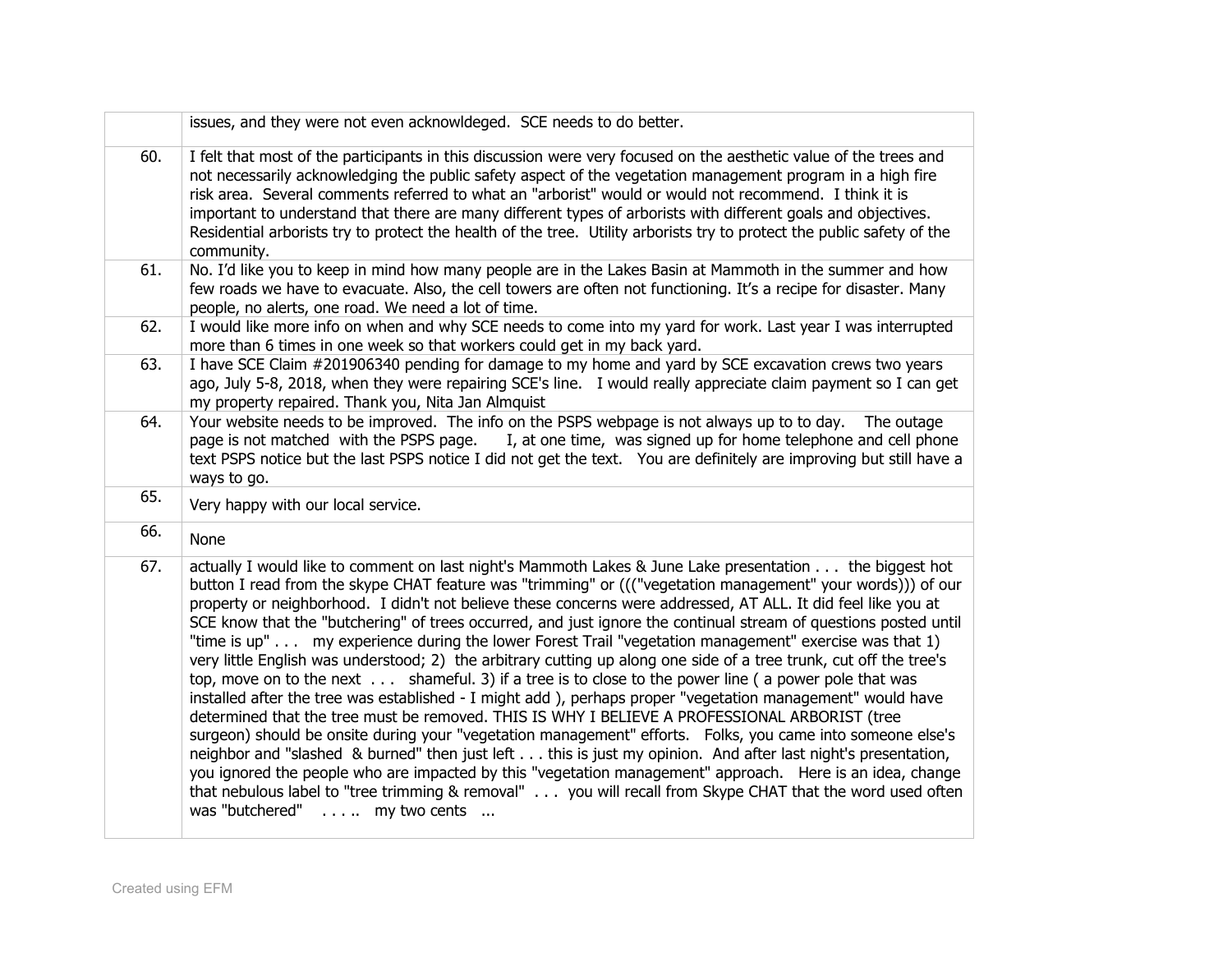| 68. | Please provide a way to contact SCE for future questions.                                                                                                                                                                                                                                                                                                                                                                                                                                                                                    |
|-----|----------------------------------------------------------------------------------------------------------------------------------------------------------------------------------------------------------------------------------------------------------------------------------------------------------------------------------------------------------------------------------------------------------------------------------------------------------------------------------------------------------------------------------------------|
| 69. | It was a excellent, well co-ordinated meeting. Thank you very much.                                                                                                                                                                                                                                                                                                                                                                                                                                                                          |
| 70. | tree trimming that preserves the appearance of the trees. No topping without shaping.                                                                                                                                                                                                                                                                                                                                                                                                                                                        |
| 71. | Please start using covered conductor, even for transmission lines, to mitigate so much tree removal. At least<br>this should be done around homes so we don't lose our trees.                                                                                                                                                                                                                                                                                                                                                                |
| 72. | For the event this evening, I made a comment to include the speaker when you transition from one speaker to<br>the next.                                                                                                                                                                                                                                                                                                                                                                                                                     |
| 73. | The one fellow that talked continually said, "you guys", while I understand that that is a common phrase, I think<br>"folks", or"people or something like that would have been more appropriate. Thank you.                                                                                                                                                                                                                                                                                                                                  |
| 74. | Thank you for your efforts. It's a nuisance at minimum, and huge inconvenience sometimes, but I prefer not to<br>have my house burn down. I also appreciate your efforts to keep us informed. Just fix the captioning!!                                                                                                                                                                                                                                                                                                                      |
| 75. | Continue to work at safely providing uninterrupted power                                                                                                                                                                                                                                                                                                                                                                                                                                                                                     |
| 76. | I thank SCE for your community outreach efforts. Thank you.                                                                                                                                                                                                                                                                                                                                                                                                                                                                                  |
| 77. | I will feel a lot better if SCE's PSPS notification system works well. Last year we were alerted several days<br>before the first PSPS, but then the notifications that were supposed to take place 48 hours and 24 hours before<br>the PSPS never arrived/. We had no idea when our power was going to go out. Then no more communication<br>until, with out notice, the power went on. Around 36 hours without power. If the notifications work, and are<br>accurate, it will give the customers more confidence in SCE, and less anxiety. |
| 78. | so, feeling misrepresented as to my questions, and answers avoided, cannot say I am really interested in what<br>is sure to be more of these video conferences to come--sorry !                                                                                                                                                                                                                                                                                                                                                              |
| 79. | Neighborhood watch type program directed to HOA'S might be good network since there are so many.<br>Evacuation centers like churches might be helpfulthis valley is growing fast.                                                                                                                                                                                                                                                                                                                                                            |
| 80. | Would like to see this program again or is it recorded since I missed some of it                                                                                                                                                                                                                                                                                                                                                                                                                                                             |
| 81. | I think you are being very proactive and professional - let's all hope you and PG&E can survive financially after<br>the wildfires - people don't realize how critical the electrical grid is - Is SCE hardening for EMP? all the best.                                                                                                                                                                                                                                                                                                      |
| 82. | Its more a question regarding billing question. I have solar panels and unless we are gone 1-2 weeks on<br>vacation, we are always in the worst highest tier. We should never be in the worse tier if we are generating our<br>own energy even it's not enough to zero us out. I understand how to read the bill but it just does not make<br>sense. I notice at time we feed back to Edison.                                                                                                                                                |
| 83. | Yes, I would like to see print outs or pdf via emails or meetings via online. I like to be able to review things that<br>were gone over and handouts help                                                                                                                                                                                                                                                                                                                                                                                    |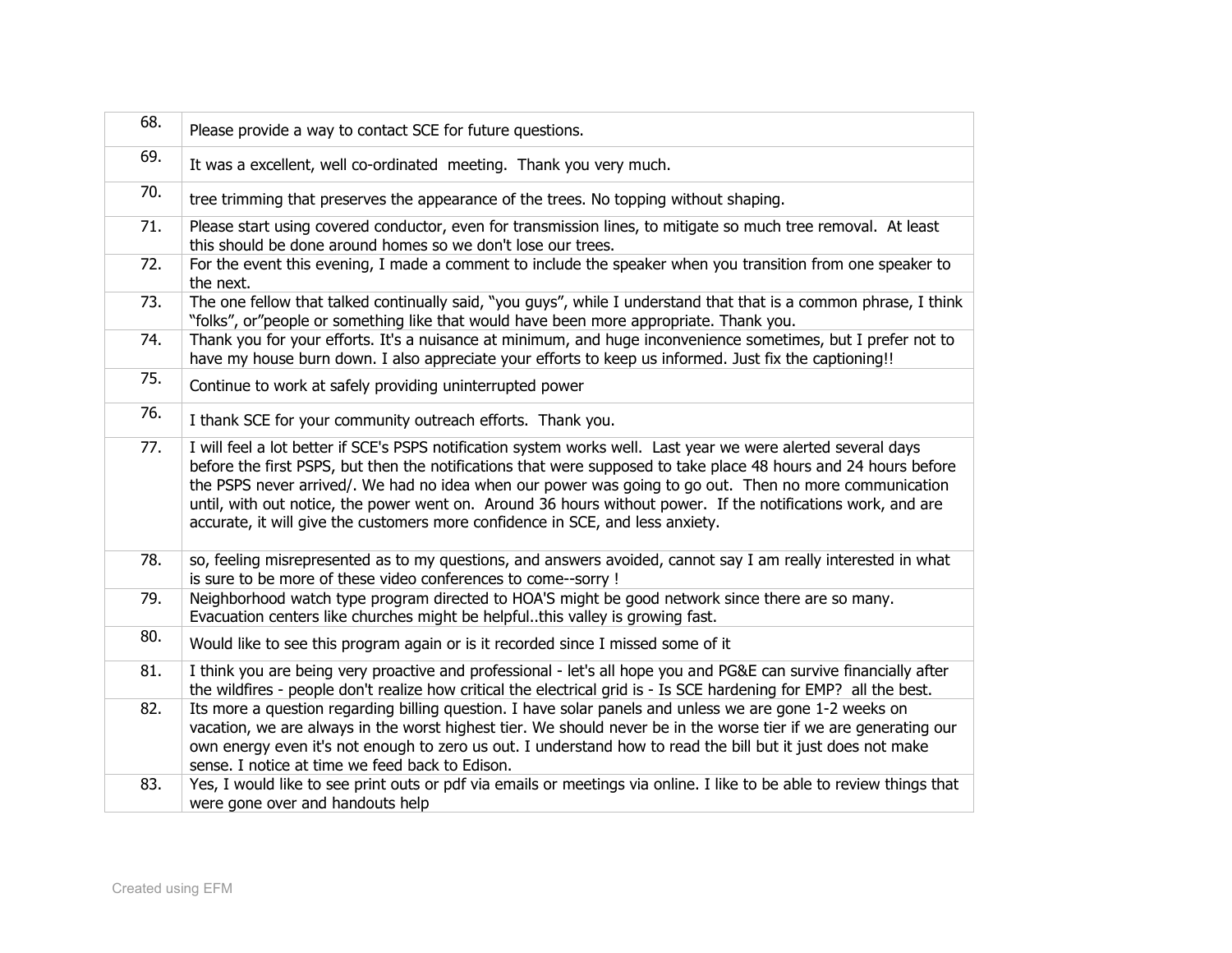| 84. | I asked a question about whether battery packs (like the Tesla Powerwall) are recommended, but received a<br>very non-commited answer.                                                                                                                                                                                                                                                                                                                                                                                                                                                                                                                                                                                              |
|-----|-------------------------------------------------------------------------------------------------------------------------------------------------------------------------------------------------------------------------------------------------------------------------------------------------------------------------------------------------------------------------------------------------------------------------------------------------------------------------------------------------------------------------------------------------------------------------------------------------------------------------------------------------------------------------------------------------------------------------------------|
| 85. | Great job by the SCE Team!                                                                                                                                                                                                                                                                                                                                                                                                                                                                                                                                                                                                                                                                                                          |
| 86. | That if the power is cut over night and we have no power the phone is also dead ATT has gone to mostly VOIP<br>and if a fire starts we might not get any warning. Also the cell towers need to have power backup many do not<br>have in Bear Valley Spring.<br>s. Also BVS does need a mobile help in our valley as many residents live high on hillside. I felt during last years<br>Outages that we were left out and had no help at all. One outage was 48 hours and 1/2 valley had power<br>restored 12 hours earlier. This also left the fire station without power. Their generator had broken in that<br>outage. Please more help                                                                                            |
| 87. | what other rebates do you have for solar power battery back up                                                                                                                                                                                                                                                                                                                                                                                                                                                                                                                                                                                                                                                                      |
| 88. | no                                                                                                                                                                                                                                                                                                                                                                                                                                                                                                                                                                                                                                                                                                                                  |
| 89. | Stop shutting off the power to those of us who have spent enormous money on solar panels. Allow me to<br>switch directly to my solar panels when you disconnect my home from the grid power.                                                                                                                                                                                                                                                                                                                                                                                                                                                                                                                                        |
| 90. | See previous comment. PSPS needs to stop ASAP. Make it happen.                                                                                                                                                                                                                                                                                                                                                                                                                                                                                                                                                                                                                                                                      |
| 91. | Yes I am an SCE Outreach Account Manager and wanted to know what was being said regarding PSPS in my<br>territory so that I could repeat the same language.                                                                                                                                                                                                                                                                                                                                                                                                                                                                                                                                                                         |
| 92. | PLEASE stop turning off our power for PSPS events whne the fires are not even close to our neighborhood. It<br>makes no sense.                                                                                                                                                                                                                                                                                                                                                                                                                                                                                                                                                                                                      |
| 93. | When the power is shut off, more information of what is currently happening until it is turned back on would be<br>helpful. This would include general information such as: what areas are being worked on currently, crews<br>currently out checking lines, out repairing lines, estimated time or part of the day to turn power back on.                                                                                                                                                                                                                                                                                                                                                                                          |
| 94. | No                                                                                                                                                                                                                                                                                                                                                                                                                                                                                                                                                                                                                                                                                                                                  |
| 95. | Thanks to all of you at SCE for being so conscientious about keeping us informed of these matters.                                                                                                                                                                                                                                                                                                                                                                                                                                                                                                                                                                                                                                  |
| 96. | Thanks for the webinar.<br>Don't spend lots of time on the charts about what you have done, as I think most of<br>us who follow what you do already know you have been proactive. The questions/answers were very helpful as<br>we can see what issues others have and perhaps we too have the same question, but forgot about asking it.<br>Learned a lot from that. There were questions on back-up systems. Perhaps you could do a webinar about<br>options that are safe and types of systems that might work with our homes that are safe to hook uphow<br>much power we need? Can we ask a representative to come to our house to provide information that might<br>work for us? jvenditto22@earthlink.net<br>Joanne Venditto |
| 97. | Solar panels programs                                                                                                                                                                                                                                                                                                                                                                                                                                                                                                                                                                                                                                                                                                               |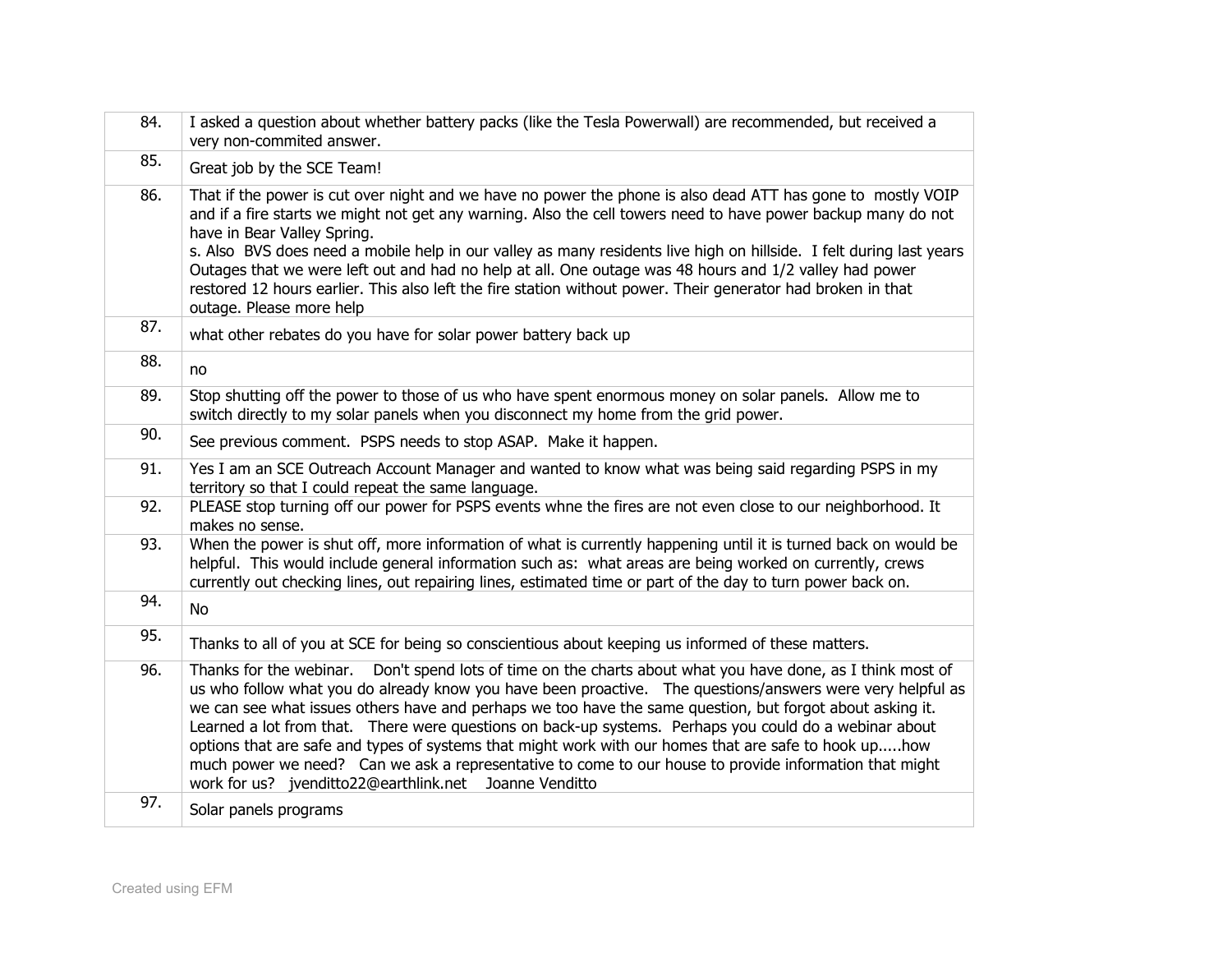| 98.  | The presentation was very informative and a great tool to use during the pandemic. Thank you!                                                                                                                                                                                                                                                                                                                                                                                                                                                                                                                                                                                                                                                                                                                                                                                                                                                                                                                                                                                                                                                                                                                                                                                                                                   |                                      |            |  |  |  |  |  |
|------|---------------------------------------------------------------------------------------------------------------------------------------------------------------------------------------------------------------------------------------------------------------------------------------------------------------------------------------------------------------------------------------------------------------------------------------------------------------------------------------------------------------------------------------------------------------------------------------------------------------------------------------------------------------------------------------------------------------------------------------------------------------------------------------------------------------------------------------------------------------------------------------------------------------------------------------------------------------------------------------------------------------------------------------------------------------------------------------------------------------------------------------------------------------------------------------------------------------------------------------------------------------------------------------------------------------------------------|--------------------------------------|------------|--|--|--|--|--|
| 99.  | When I call the SCE about certain topics like battery backup system and the TOU rates and its effects on my<br>current rate, I get the run around from SCE. No one seems to give me a straight answer.                                                                                                                                                                                                                                                                                                                                                                                                                                                                                                                                                                                                                                                                                                                                                                                                                                                                                                                                                                                                                                                                                                                          |                                      |            |  |  |  |  |  |
| 100. | At end of online briefing, I thought they said a recording of it would be available in 5 days at sce.com/wildfire. I<br>checked several times since Mon 6/29 - can't find anything. When it is ready it should be on that page for at<br>least a couple weeks. I did find some drop downs under video. I'm suspecting this is where recording will be<br>when ready, but should be in our face. WILL AN OUTLINE OF ALL PROGRAMS BE AVAILABLE IN PDF OR PRINT,<br>THERE WERE SO MANY GOOD RESOURCES SPOKEN ABOUT I CANT FIND ON WEBSITE.<br>The 3 SCE Employee Speakers, all said to contact them if questions. But How? I think you should include a<br>picture of them, their title and # on the survey email. We had the online PSPS briefing on our phone, so we still<br>couldn't really see chart information. Next time can you show chart as a full screen while Speaker is speaking?<br>We were told to "like" questions posted in chat, if we wanted to ask same question, rather than rewriting the<br>question. I understood that questions in Chat with "likes" would be answered first. I didn't see any "like" to click.<br>OVERALL . I am glad I watched . I came away with a sense that SCE had listened to people, businesses, local<br>governments about the problem the PSPS create and are addressing them. |                                      |            |  |  |  |  |  |
| 101. |                                                                                                                                                                                                                                                                                                                                                                                                                                                                                                                                                                                                                                                                                                                                                                                                                                                                                                                                                                                                                                                                                                                                                                                                                                                                                                                                 | <b>Valid</b><br><b>Response</b><br>s | <b>100</b> |  |  |  |  |  |
| 102. |                                                                                                                                                                                                                                                                                                                                                                                                                                                                                                                                                                                                                                                                                                                                                                                                                                                                                                                                                                                                                                                                                                                                                                                                                                                                                                                                 | <b>Total</b><br><b>Response</b>      | 100        |  |  |  |  |  |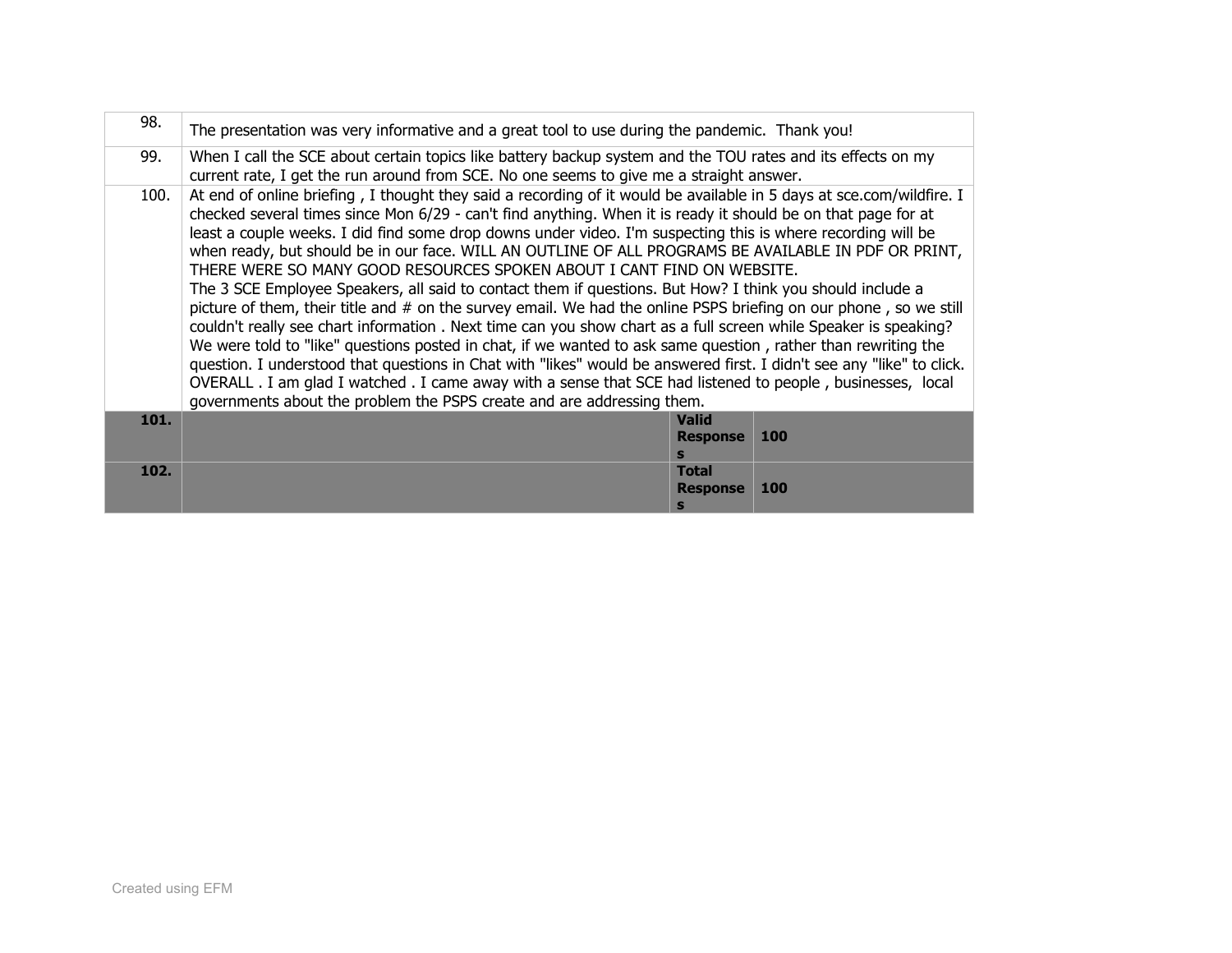**Enrolled in Outage Notif.** Are you enrolled to receive outage notifications via SCE.com? (Respondents could only choose a **single** response)

| <b>Response</b> |  | 20% 40% 60% 80%100% Frequency |                            | <b>Count</b> |
|-----------------|--|-------------------------------|----------------------------|--------------|
| Yes             |  |                               | 64.4%                      | 130          |
| No              |  |                               | 9.9%                       | 20           |
| Not sure        |  |                               | 25.7%                      | 52           |
|                 |  |                               | <b>Valid Responses</b> 202 |              |

#### **Request for Call Back**

| Visitor<br>Contact<br>Info<br>$(Q25_1)$ | <b>Visitor Contact</b><br>Info $(Q25\ 2)$ | Visitor Contact Info (Q25 3) | Visitor Contact<br>Info $(Q25 4)$ | Visitor Contact Info (Q25 5)                                      | Final Comments (Q13)                                                                                                                                                                                                                                                         |
|-----------------------------------------|-------------------------------------------|------------------------------|-----------------------------------|-------------------------------------------------------------------|------------------------------------------------------------------------------------------------------------------------------------------------------------------------------------------------------------------------------------------------------------------------------|
|                                         | Jessica Fish                              | jfish@jessicafish.com        | (818) 298-1735                    | What happens to<br>PowerWall when Power is<br>restored after PSPS | I am thrilled to be back with SCE after<br>being with Clean Power Alliance. They<br>were AWFUL for dealing with as I have<br>solar. SCE is 1000x better than CPA in<br>dealing with solar customers. And SCE is<br>getting better with communication with<br>solar customers |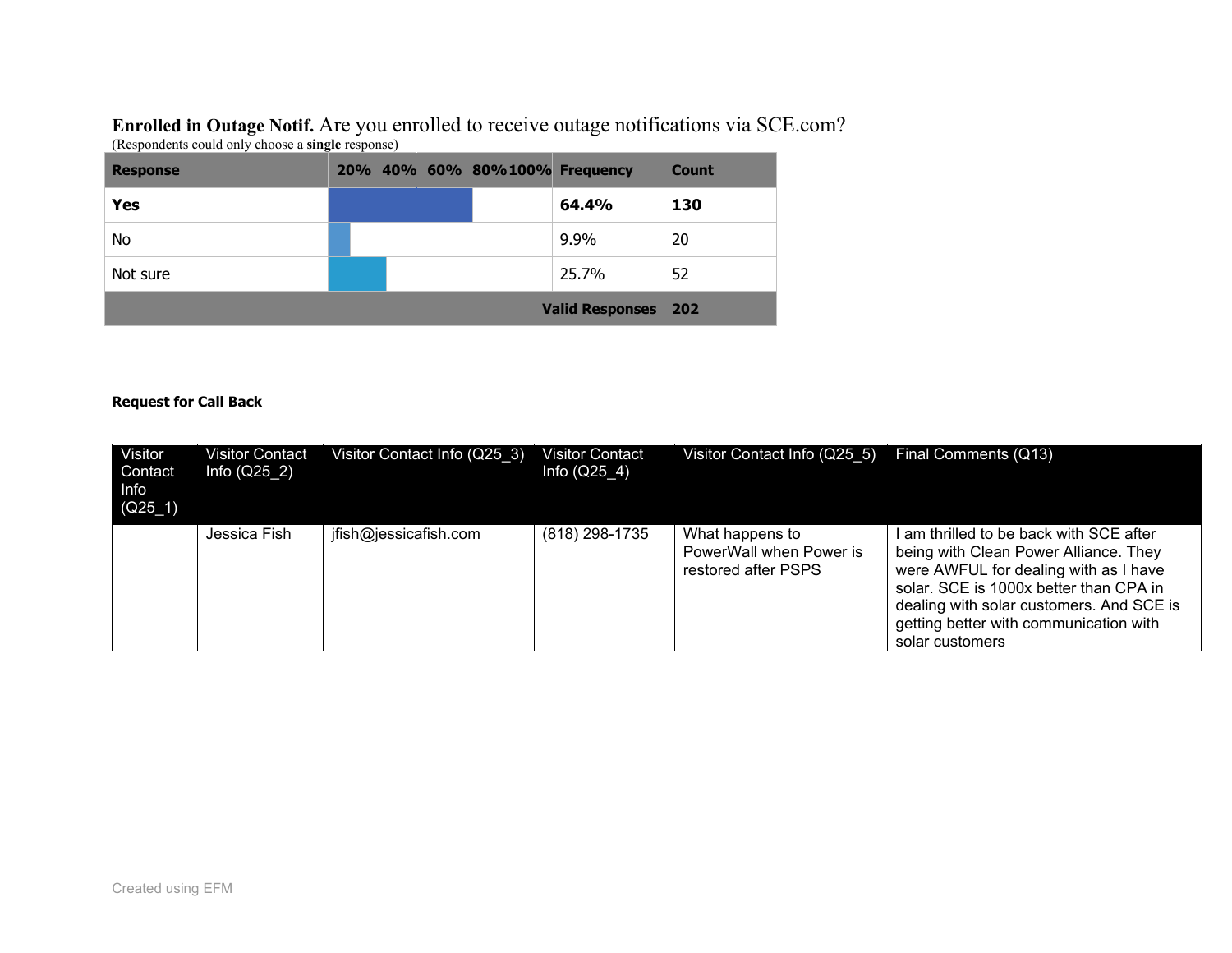| North<br><b>Trails</b><br>Mutual<br>Water Co | <b>William James</b> | wmljames@gmail.com     | 626-862-9445       | <b>Emergency Generation</b>                                                             | We have a small mutual water company<br>(North Trails Mutual Water Co) with three<br>wells that serve 49 customers in Agua<br>Dulce. In the event of an extended<br>outage, the wells could not pump water to<br>the larger 166,000 gallon storage tank. It<br>is also possible that fire fighters could<br>pump water from our storage tank from<br>one of the fire hydrants in our area.<br>Without emergency power generation, it<br>could be very difficult to replenish water to<br>the storage tank and this could put our 49<br>customers without water. |
|----------------------------------------------|----------------------|------------------------|--------------------|-----------------------------------------------------------------------------------------|-----------------------------------------------------------------------------------------------------------------------------------------------------------------------------------------------------------------------------------------------------------------------------------------------------------------------------------------------------------------------------------------------------------------------------------------------------------------------------------------------------------------------------------------------------------------|
|                                              |                      |                        |                    |                                                                                         | Is there a rebate program or special<br>program that would cover the cost of<br>emergency generators sufficient to power<br>each of the three wells in our area? Since<br>the customers do not own their own wells,<br>they are dependent on the mutual water<br>companies that are non-profit to deliver<br>water.                                                                                                                                                                                                                                             |
| 1950                                         | ken taff             | kstsafe@roadrunner.com | (661) 733-1795     | info on generators                                                                      |                                                                                                                                                                                                                                                                                                                                                                                                                                                                                                                                                                 |
|                                              | <b>Mary Turner</b>   | mjturner_13@yahoo.com  | (626) 755-1771     | Shut down and Billing                                                                   | Move Rosena Ranch off the Mora Grid                                                                                                                                                                                                                                                                                                                                                                                                                                                                                                                             |
|                                              | Larry Puga           | lpuga101@gmail.com     | (626) 824-1109     | About rates and for trees.                                                              | Enough warning for changes and outages.                                                                                                                                                                                                                                                                                                                                                                                                                                                                                                                         |
|                                              | Janie Becker         | sparkle47@verizon.net  | 562.728-8178       | tree limbs on wires                                                                     | I'm not sure if you have someone who<br>could look at my trees and help me ensure<br>wires are clear of limbs. Thank you.<br>Presentation was well organized, clear,<br>easy to follow. I appreciate your efforts to<br>keep us informed. Thank you.                                                                                                                                                                                                                                                                                                            |
| Inter-<br>Canyon<br>league                   | Francesca Duff       | francescaduff@cox.net  | $(949) 554 - 5475$ | Present information on<br>wildfire measures at Zoom<br>meeting for canyon<br>residents. | Please have a representative speak to our<br>membership. We are uniquely impacted by<br>PSPS since a loss of power cuts all<br>communication-cell phone, internet. Our<br>home phones are linked to the internet.                                                                                                                                                                                                                                                                                                                                               |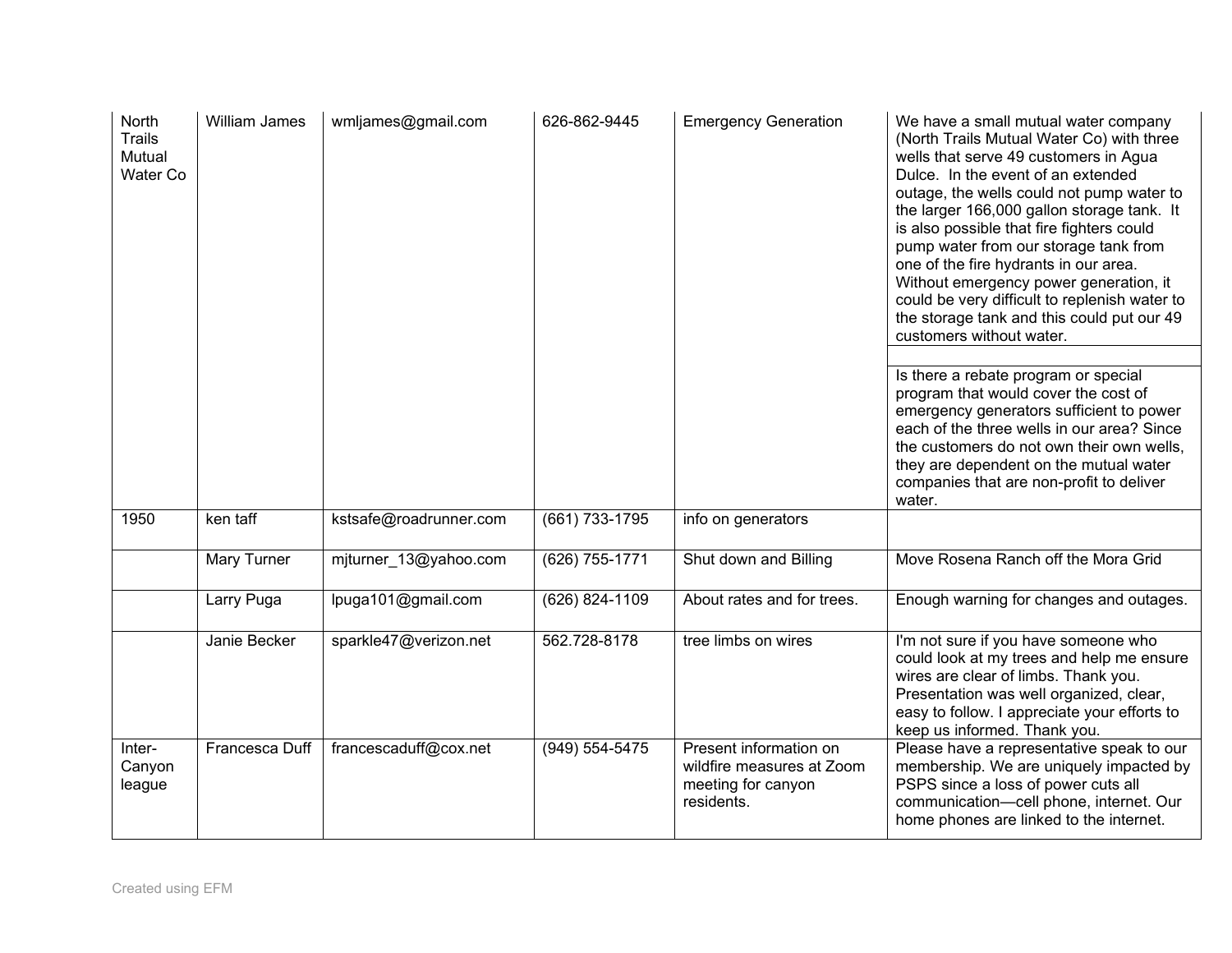|                       |                         |                    |                                                                        | We can not communicate without power.                                                                                                                                                                                                                                                                                                                                                                                                                                                                        |
|-----------------------|-------------------------|--------------------|------------------------------------------------------------------------|--------------------------------------------------------------------------------------------------------------------------------------------------------------------------------------------------------------------------------------------------------------------------------------------------------------------------------------------------------------------------------------------------------------------------------------------------------------------------------------------------------------|
| Mrs. Hill             | mycreativepro@yahoo.com | $(310) 551 - 8551$ | Help with backup battery                                               | More attention to Senior needs/requests.<br>Majority will not meet poverty requirements<br>but still need assistance.                                                                                                                                                                                                                                                                                                                                                                                        |
| Cathcart Joyce        | joycecath1@gmail.com    | (949) 720-0217     | fire                                                                   |                                                                                                                                                                                                                                                                                                                                                                                                                                                                                                              |
| cheryl mills          | csm62557@aol.com        | (818) 523-2493     | base line credit                                                       | too much to add. would like to make<br>comment on the phone                                                                                                                                                                                                                                                                                                                                                                                                                                                  |
| <b>Eleanor Troutt</b> | etroutt2@gmail.com      | 949-326-3212       | Need a repeat of the info<br>that was presented                        | I'm very concerned about fire safety and<br>would like to know about precautions to<br>take, emergency evacuation information<br>and anything else about possible fires in<br>this area.                                                                                                                                                                                                                                                                                                                     |
| <b>Michael Ross</b>   | mrosspa@gmail.com       | $(626) 688 - 7638$ | email should be adequate,<br>I've questions not answered<br>about PSPS |                                                                                                                                                                                                                                                                                                                                                                                                                                                                                                              |
| Aaron Berk            | berk.aaron@gmail.com    |                    | Portable power station<br>rebate program                               |                                                                                                                                                                                                                                                                                                                                                                                                                                                                                                              |
| <b>Michael Ross</b>   | mrosspa@gmail.com       | 626.688.7638       | unanswered questions from<br>the Webinar                               | 1. I want to explain one of my ratings. The<br>reason I felt the Webinar was too long was<br>the effort to explain that SCE was already<br>doing its job, and answering questions<br>from angry listeners that feel SCE isn't<br>doing its job.<br>2. My region is zip code 91701. Since<br>PSPS are a given, I need to plan for future<br>outages. I was pleased when it was<br>explained that once a PSPS starts, it won't<br>end for hours, because the power lines will<br>be evaluated for fire safety. |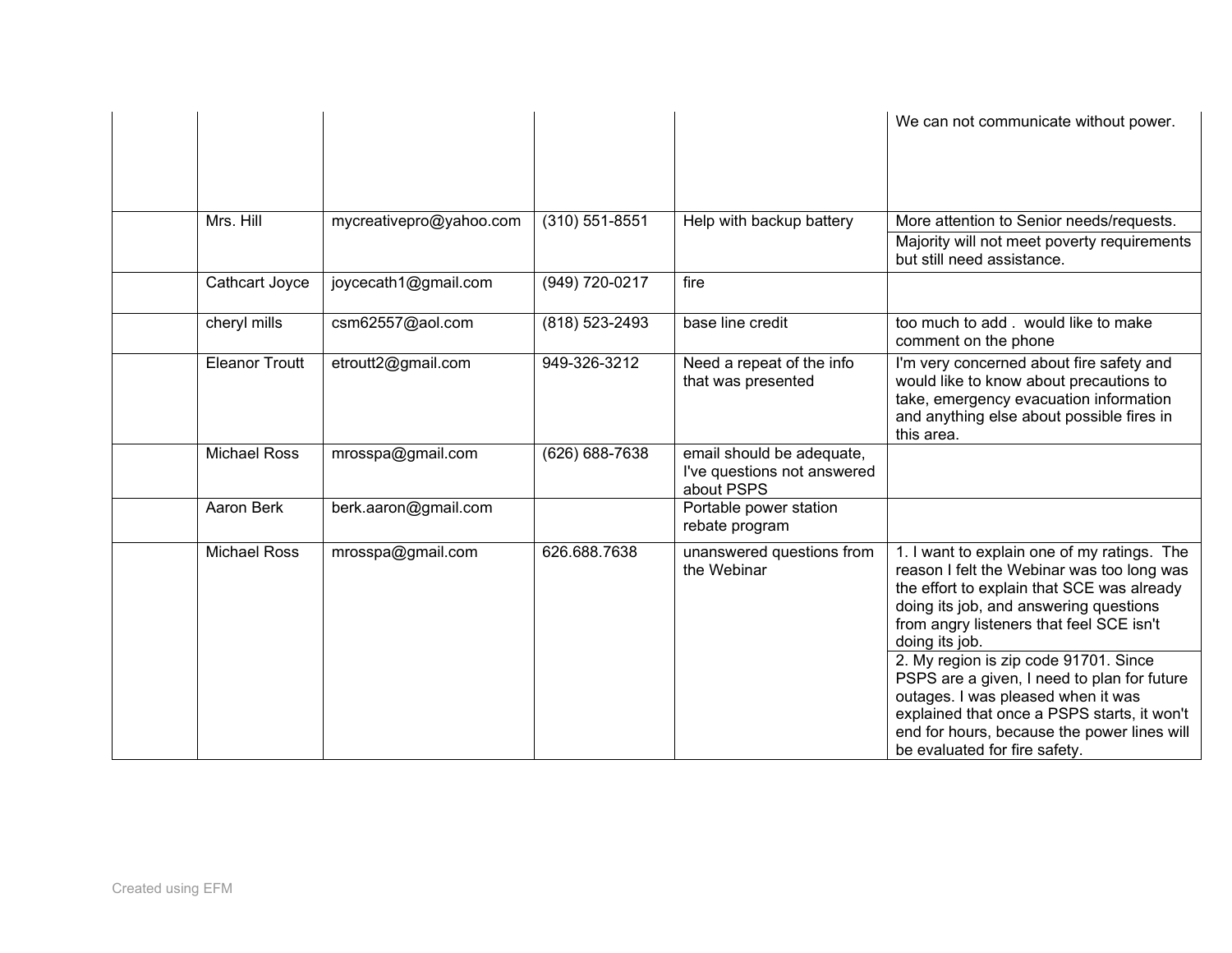|                                                              |               |                        |                    |                                                                             | 2A. What is the estimated likelihood for a<br>PSPS in my area, and the likelihood of<br>multiple PSPS based on my zip code? I'm<br>sorry for the lengthy comment, but I think<br>SCE should be commended. I recall only 2<br>power outages lasting 1-2 days in the last<br>20 years. Since SCE has done such a<br>good job, I've never considered backup<br>generation of power. That may be<br>changing since the last episode happened<br>in the previous 12 months. I need to plan<br>for duration of power outage. I don't know<br>if the question wasn't answered because it<br>is too complex to generalize or to<br>inflammatory a topic to bring up? If a<br>PSPS occurs for a true emergency, what is<br>the estimated duration? I also realize the<br>answer isn't easy or precise. It is a<br>statistical guess, and I'm will to cope with<br>that. I look forward to hearing from you. |
|--------------------------------------------------------------|---------------|------------------------|--------------------|-----------------------------------------------------------------------------|----------------------------------------------------------------------------------------------------------------------------------------------------------------------------------------------------------------------------------------------------------------------------------------------------------------------------------------------------------------------------------------------------------------------------------------------------------------------------------------------------------------------------------------------------------------------------------------------------------------------------------------------------------------------------------------------------------------------------------------------------------------------------------------------------------------------------------------------------------------------------------------------------|
|                                                              | Joe Pollini   | jali@cebridge.net      | 760-873-8688       | Want to inquire about<br>battery storage and<br>generators on sce's website | Make bill paying on phone more efficient.<br>Too long in the phone tree. I pay by phone<br>to Discover also, and it is much quicker.                                                                                                                                                                                                                                                                                                                                                                                                                                                                                                                                                                                                                                                                                                                                                               |
|                                                              | David Yang    | daveyang2011@yahoo.com | 949-439-8806       | medical program                                                             |                                                                                                                                                                                                                                                                                                                                                                                                                                                                                                                                                                                                                                                                                                                                                                                                                                                                                                    |
| Girl<br><b>Scouts</b><br>San<br>Gorgonio<br>Skyland<br>Ranch | Ken Mortensen | kmortensen@gssgc.org   | $(951) 751 - 4876$ | tree management near<br>poles                                               |                                                                                                                                                                                                                                                                                                                                                                                                                                                                                                                                                                                                                                                                                                                                                                                                                                                                                                    |
|                                                              | Lynn Doran    | lynndoran1@gmail.com   | 310-779-5461       | Not one of my questions<br>was answered during this<br>meeting              | I don't even know where to begin!                                                                                                                                                                                                                                                                                                                                                                                                                                                                                                                                                                                                                                                                                                                                                                                                                                                                  |
|                                                              | Cynthia Haas  | cyndehaas1@gmail.com   | (760) 473-2732     | Unanswered questions                                                        | You grossly underestimated the concern<br>over tree removal in June Lake. However,<br>It is not too late to start 2 way dialogue on<br>this issue before the damage to community<br>and customer relations is done.                                                                                                                                                                                                                                                                                                                                                                                                                                                                                                                                                                                                                                                                                |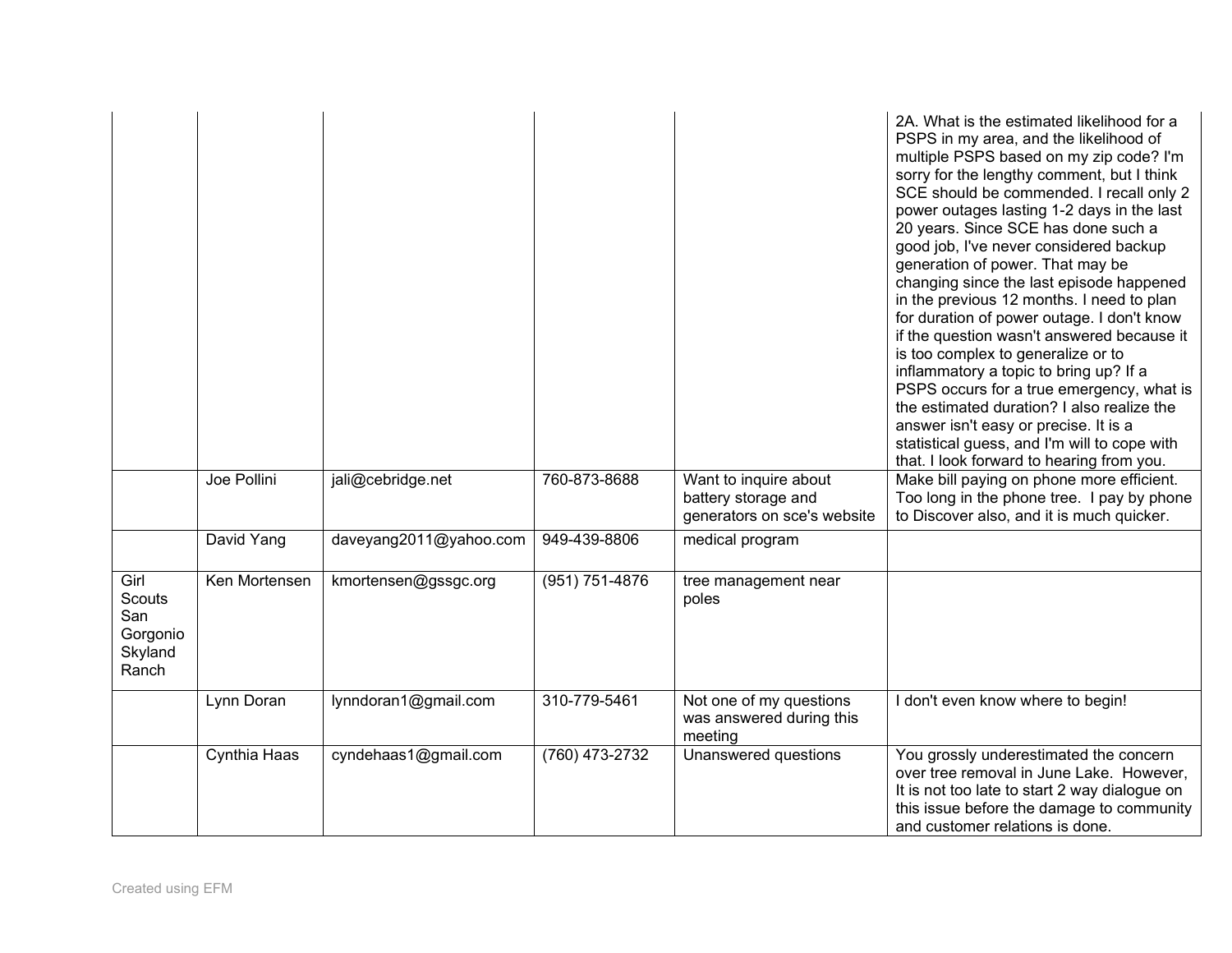|                                | Sue Butler              | sueslfp@usamedia.tv     | (760) 873-7706     | Solar, propane generators<br>and rebates                                           |                                                                                                                                                                                                                                                     |
|--------------------------------|-------------------------|-------------------------|--------------------|------------------------------------------------------------------------------------|-----------------------------------------------------------------------------------------------------------------------------------------------------------------------------------------------------------------------------------------------------|
|                                | VickieLaBraque          | vlabraque@gmail.com     | $(760)$ 872-2534   | Medical equipment. I think<br>we qualify for extra 16.5 kw<br>hours.               | Very happy with our local service.                                                                                                                                                                                                                  |
|                                | Kathy & Dennis<br>Crain | dkcrain@msn.com         | (818) 378-4453     | Vegatation - Do NOT cut<br>down our trees                                          |                                                                                                                                                                                                                                                     |
|                                | Steve<br>Daneman        | steve@danereal.com      | (541) 941-2495     | Understanding fire risk of<br>power pole install                                   |                                                                                                                                                                                                                                                     |
|                                | Michael<br>Batelaan     | mlbatelaan@gmail.com    | (760) 379-4860     | Question unanswered                                                                | Continue to work at safely providing<br>uninterrupted power                                                                                                                                                                                         |
|                                | <b>Tracy Cullen</b>     | tcullen48@gmail.com     | (818) 388-5957     | lack of clarity on an issue?                                                       | so, feeling misrepresented as to my<br>questions, and answers avoided, cannot<br>say I am really interested in what is sure to<br>be more of these video conferences to<br>come--sorry !                                                            |
| <b>EURASIA</b><br><b>POWER</b> | Dan Erb                 | danerb@eurasiapower.com | (775) 636-1907     | Dialysis battery backup                                                            | I think you are being very proactive and<br>professional - let's all hope you and PG&E<br>can survive financially after the wildfires -<br>people don't realize how critical the<br>electrical grid is - Is SCE hardening for<br>EMP? all the best. |
|                                | marc copp               | mjc2010@att.net         | (818) 807-5107     | battery backup rebate                                                              | what other rebates do you have for solar<br>power battery back up                                                                                                                                                                                   |
|                                | Bob clark               | judylieseclark@att.net  | (661) 296-0404     | High weeds below power<br>poles coming down Far Hills<br>Rd and up to our property |                                                                                                                                                                                                                                                     |
|                                | <b>Tamara Stowe</b>     | tstowe224@yahoo.com     | $(661) 670 - 1385$ | rebate questions on brands<br>not listed on your website                           | PLEASE stop turning off our power for<br>PSPS events whne the fires are not even<br>close to our neighborhood. It makes no<br>sense.                                                                                                                |
|                                | Angie Jaramillo         | ejaramillo24@att.net    | (661) 451-3264     | Battery backup incentive                                                           | When I call the SCE about certain topics<br>like battery backup system and the TOU<br>rates and its effects on my current rate, I<br>get the run around from SCE. No one<br>seems to give me a straight answer.                                     |